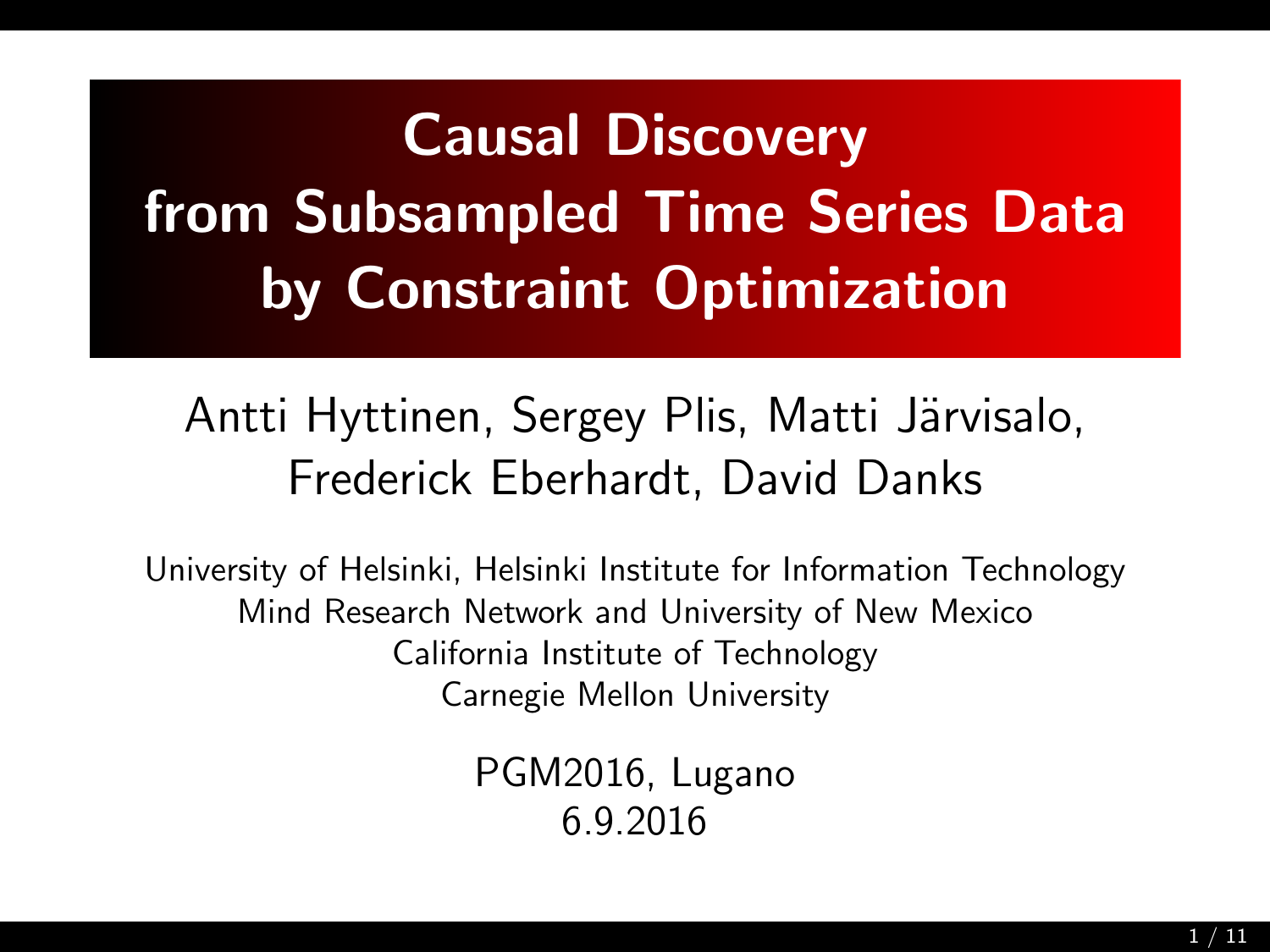#### Introduction to Subsampling

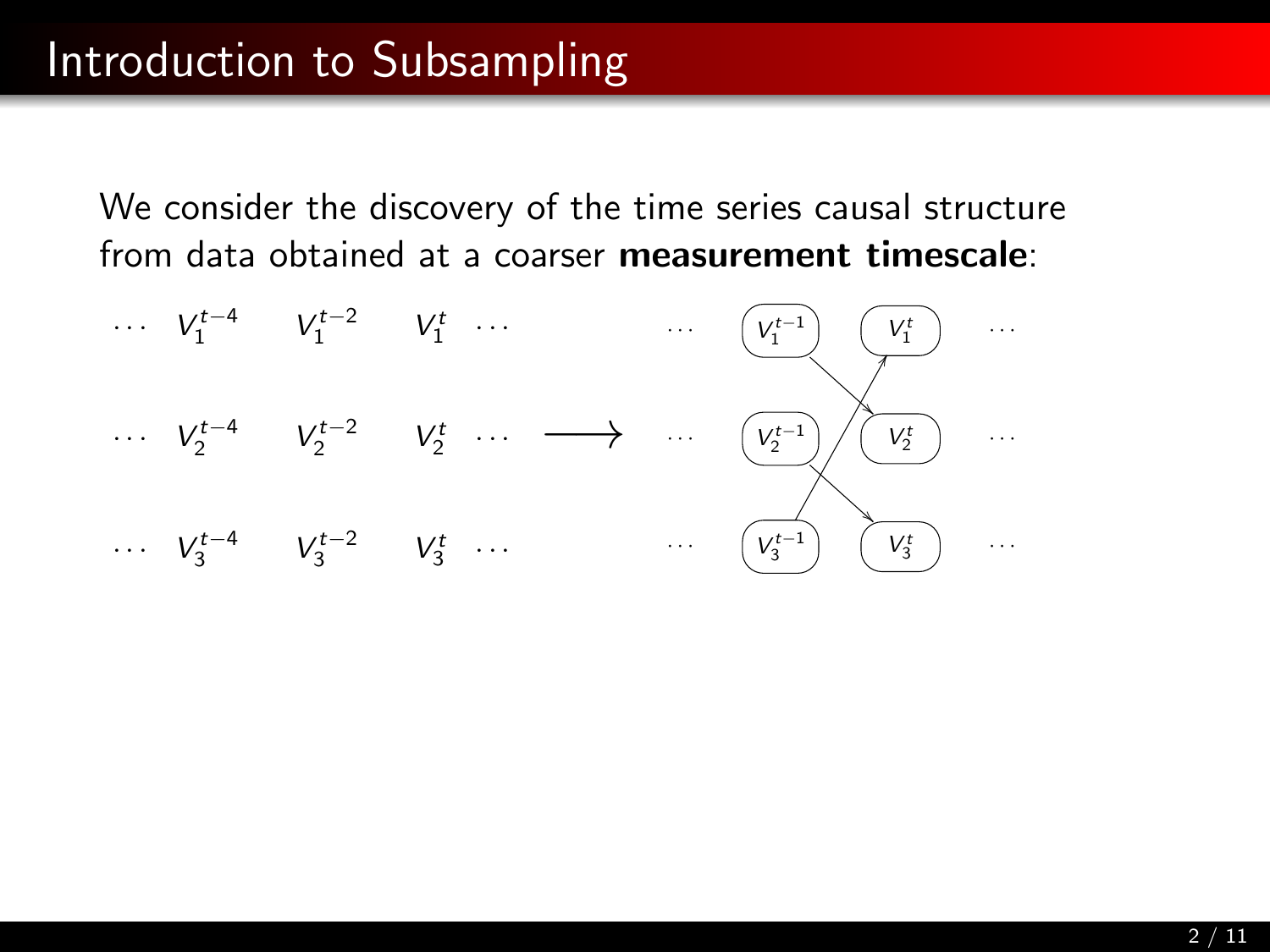

• Only every u:th vector of values is observed (subsampling rate  $u$ )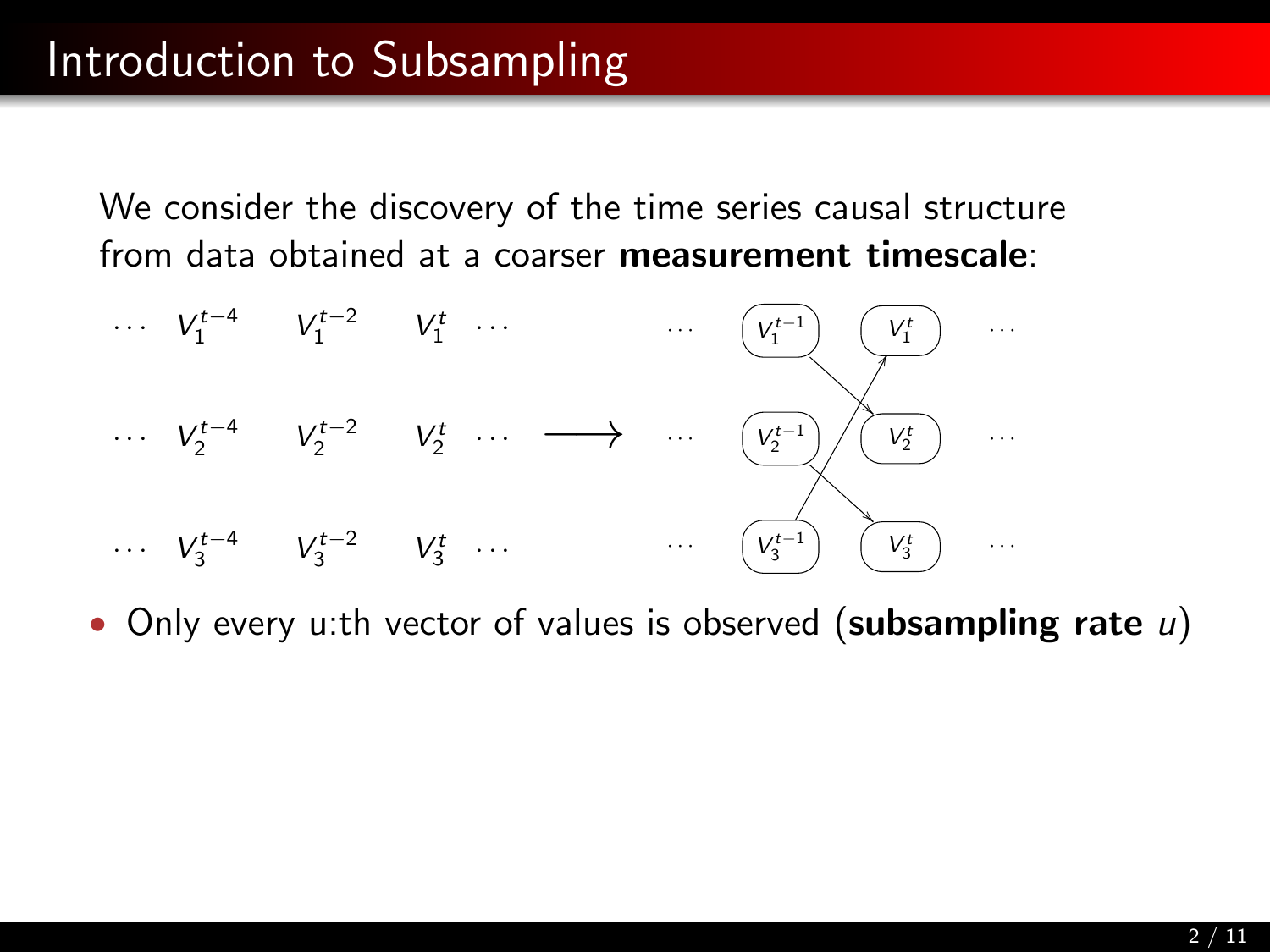

- Only every u:th vector of values is observed (subsampling rate  $u$ )
- Subsamping induces confounding, and unidentifiability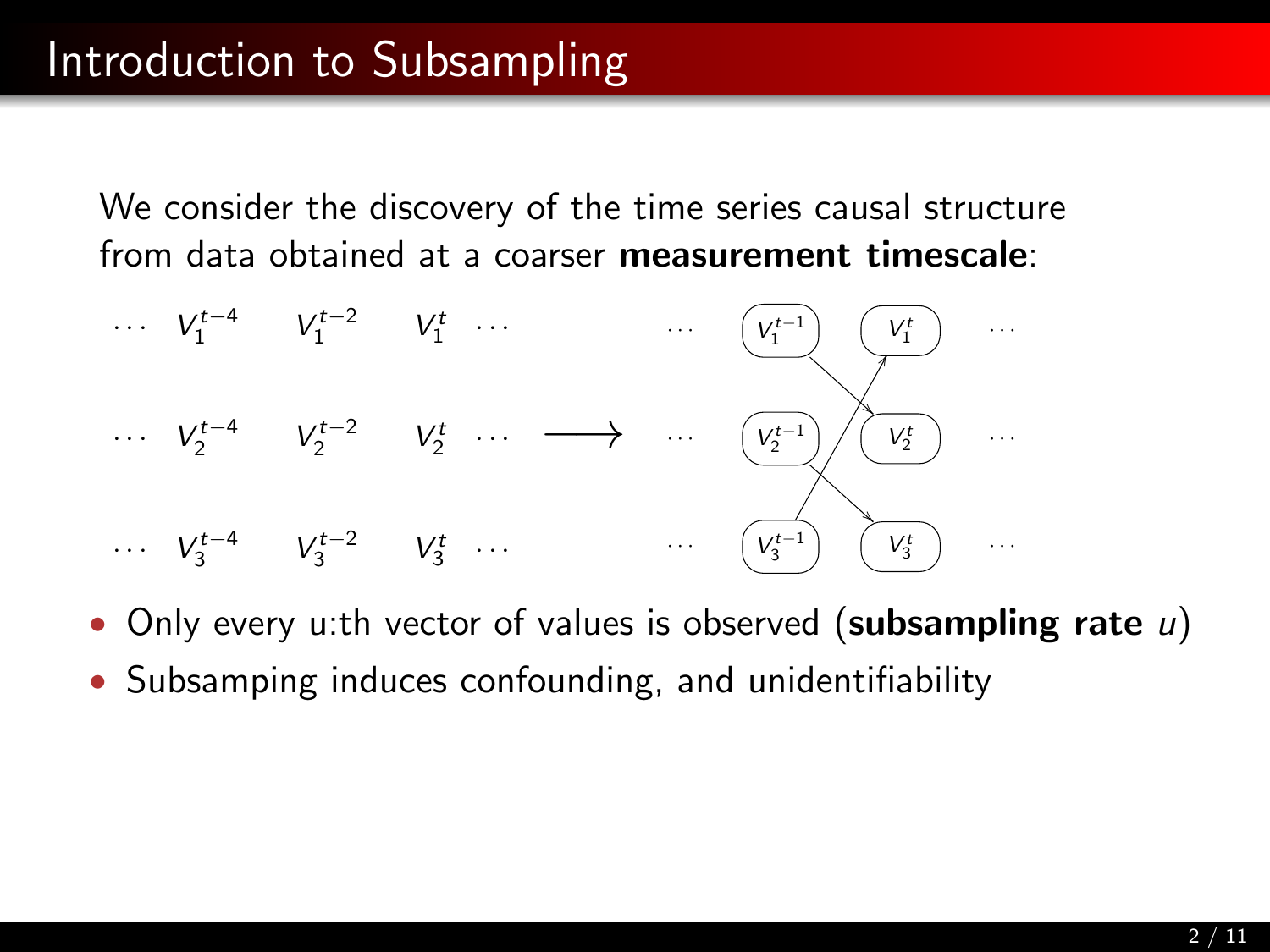

- Only every u:th vector of values is observed (subsampling rate  $u$ )
- Subsamping induces confounding, and unidentifiability
- Ignoring subsampling can lead to significant errors!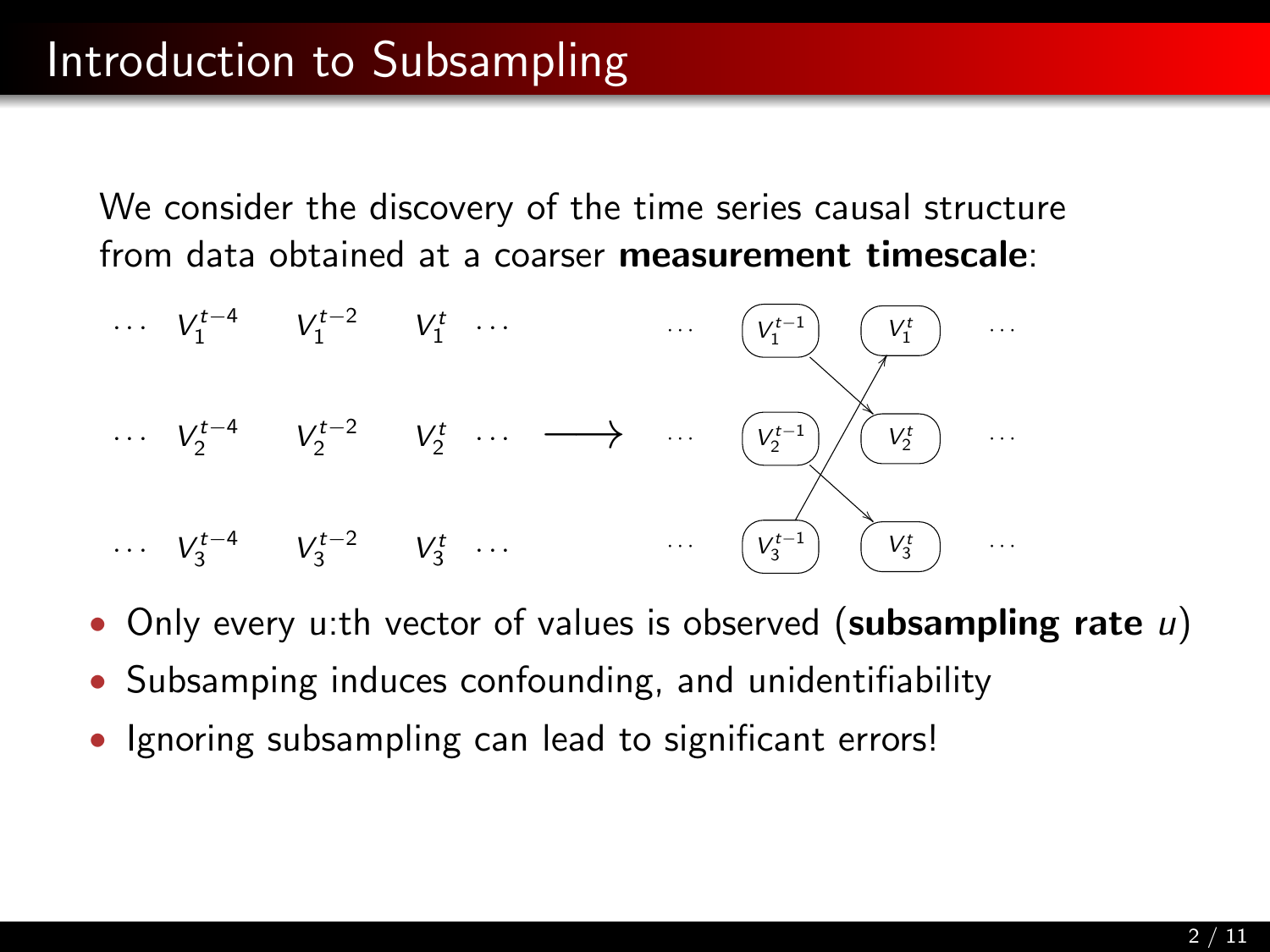

- Only every u:th vector of values is observed (subsampling rate  $u$ )
- Subsamping induces confounding, and unidentifiability
- Ignoring subsampling can lead to significant errors!
- Applications: e.g. fMRI.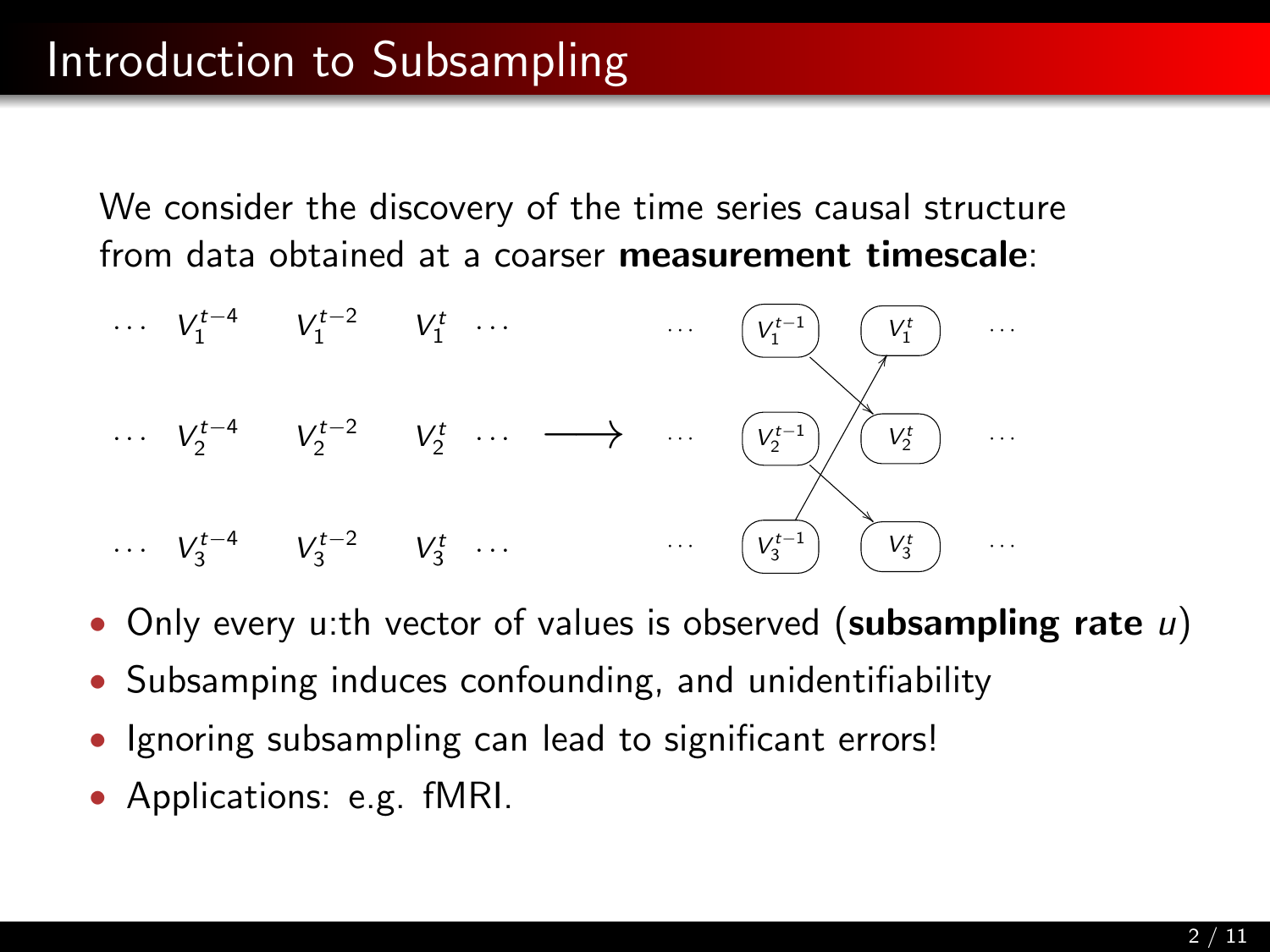<span id="page-6-0"></span>• Adding instantaneous effects in a linear model (see for example Hyvärinen et al 2010).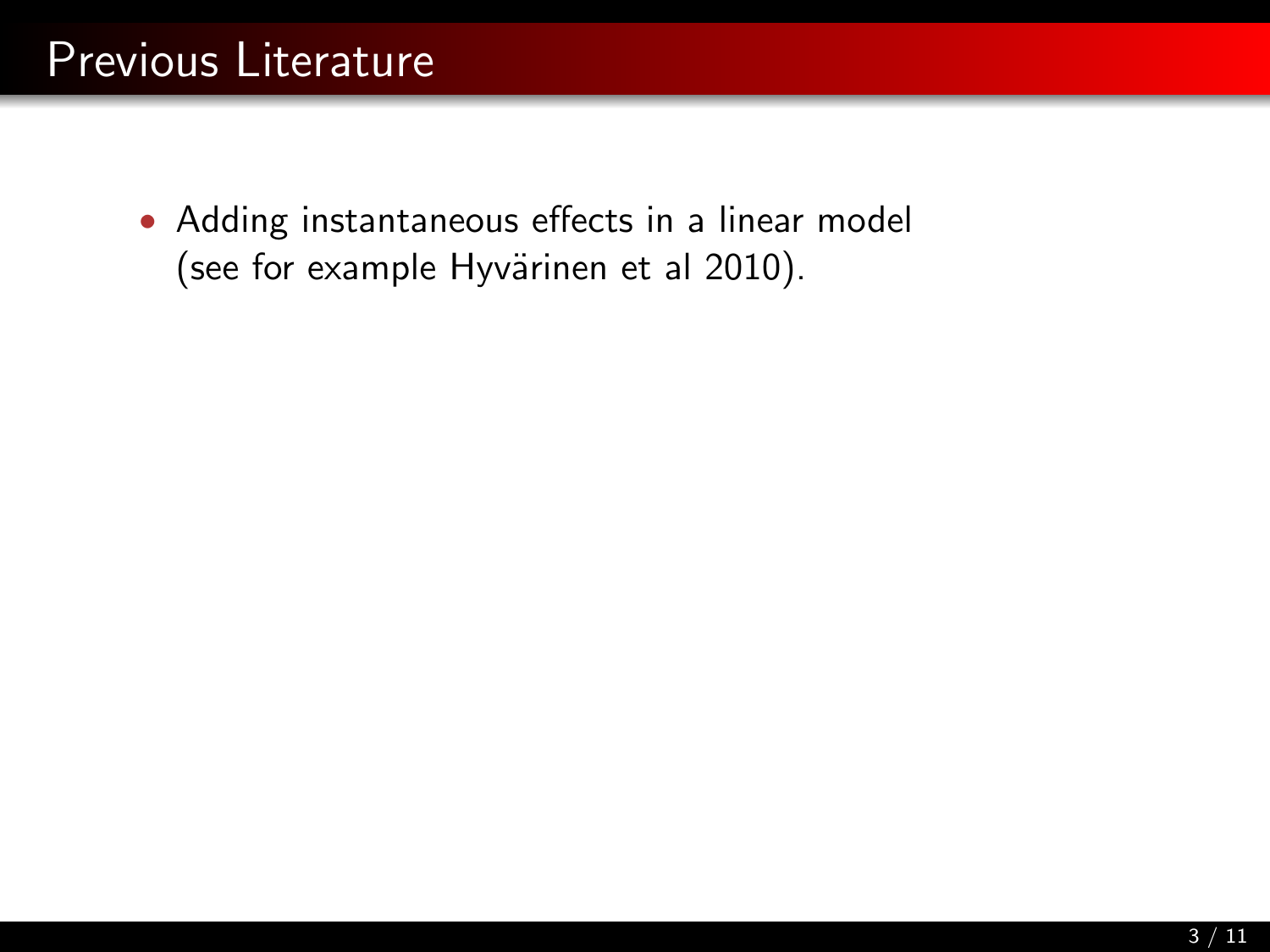- Adding instantaneous effects in a linear model (see for example Hyvärinen et al 2010).
- Continuous time approaches, but some processes are inherently discrete time (e.g. salary payment).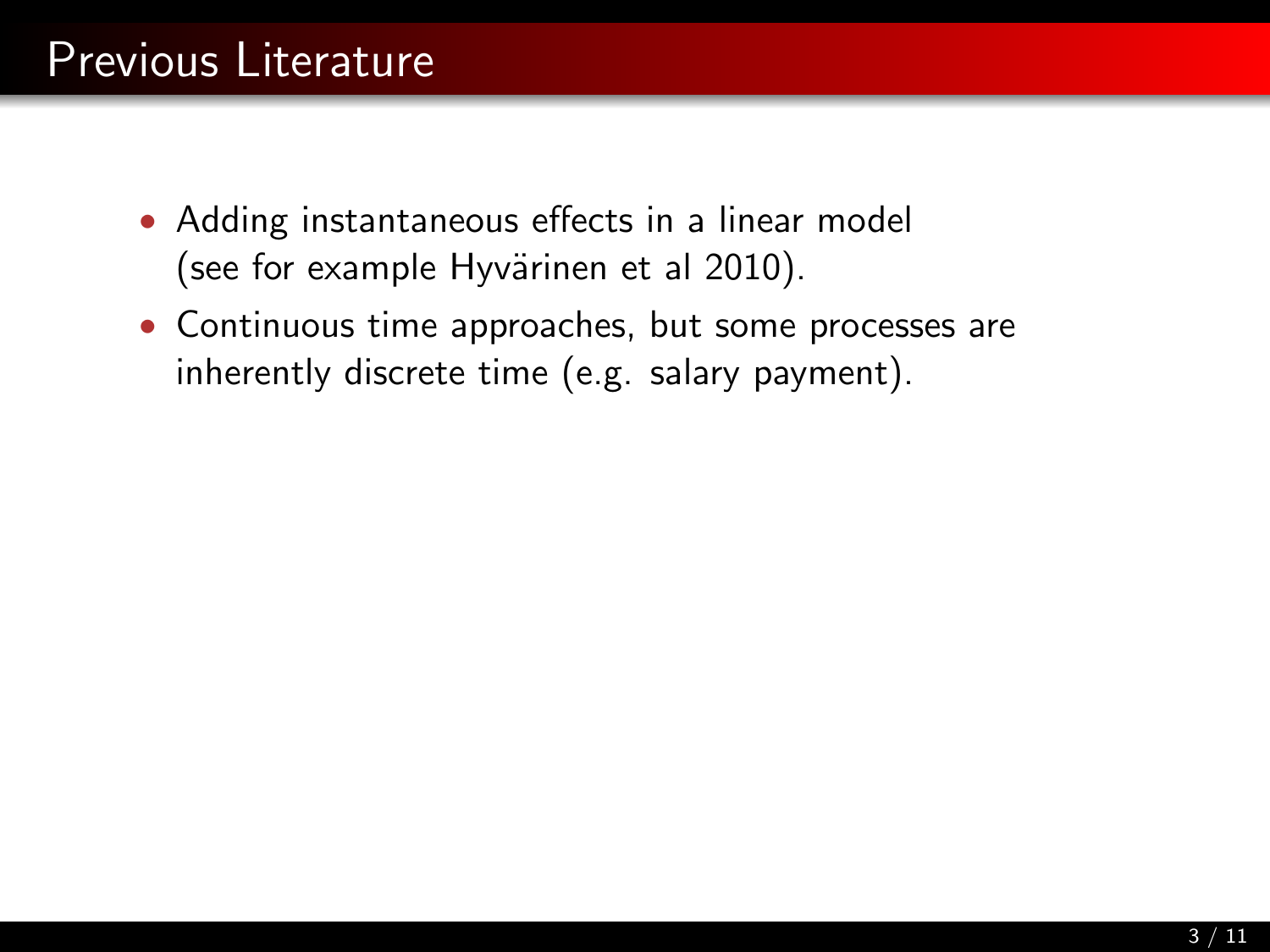- Adding instantaneous effects in a linear model (see for example Hyvärinen et al 2010).
- Continuous time approaches, but some processes are inherently discrete time (e.g. salary payment).
- Recently Plis et al. (UAI2015, NIPS2015) considered modeling subsampling directly, assuming on the system timescale level:
	- discrete time
	- first order Markov:  $\mathbf{V}^t \perp \mathbf{V}^{t-k}|\mathbf{V}^{t-1}|$
	- no instantaneous effects, or unobserved common causes
	- nonparametric (continuous or discrete values, SVAR processes, or dynamic BNs)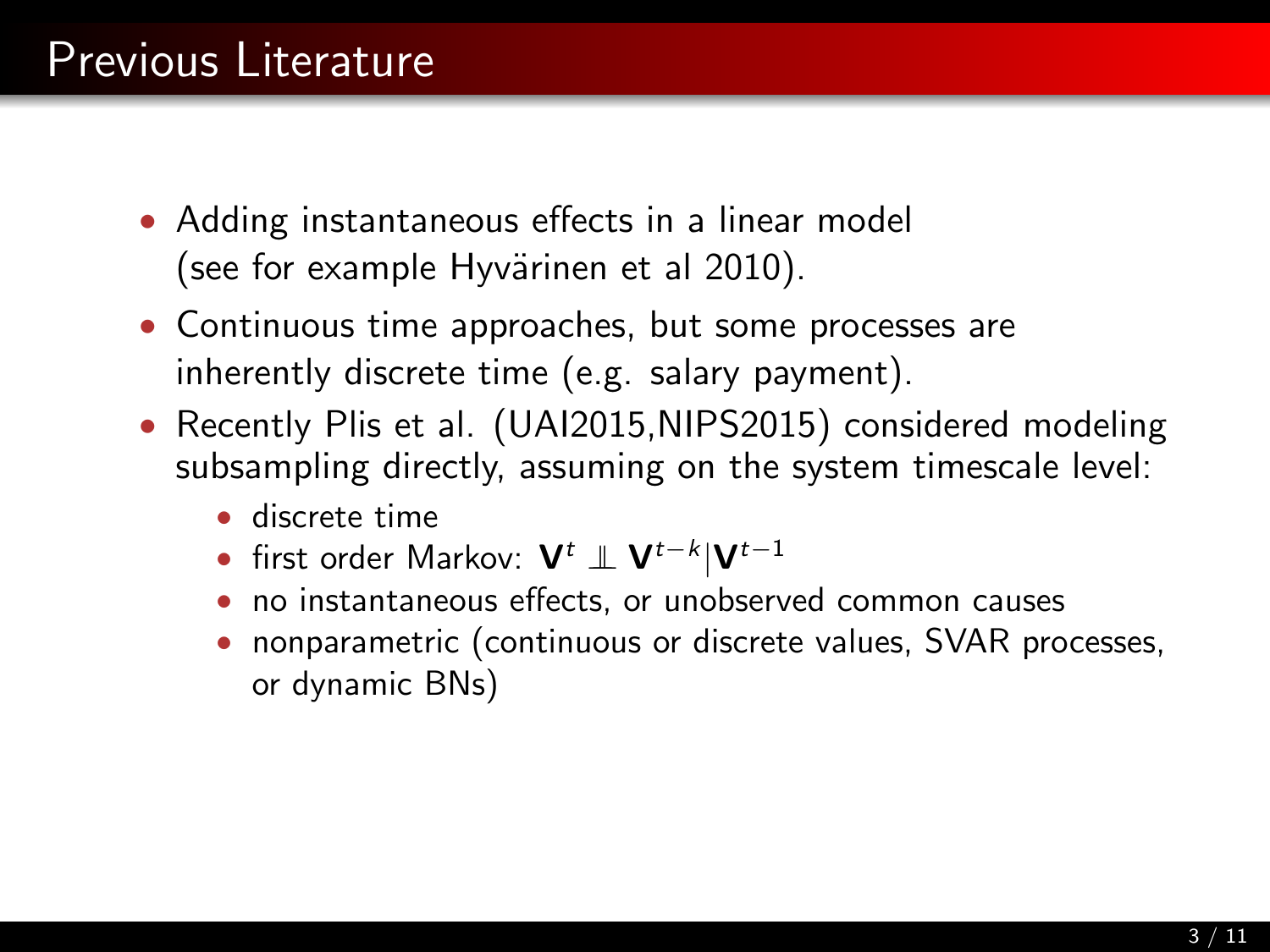- Adding instantaneous effects in a linear model (see for example Hyvärinen et al 2010).
- Continuous time approaches, but some processes are inherently discrete time (e.g. salary payment).
- Recently Plis et al. (UAI2015, NIPS2015) considered modeling subsampling directly, assuming on the system timescale level:
	- discrete time
	- first order Markov:  $\mathbf{V}^t \perp \mathbf{V}^{t-k}|\mathbf{V}^{t-1}|$
	- no instantaneous effects, or unobserved common causes
	- nonparametric (continuous or discrete values, SVAR processes, or dynamic BNs)
- Corresponding parametric method: Gong et al. (ICML2015) discovered linear models using non-Gaussianity.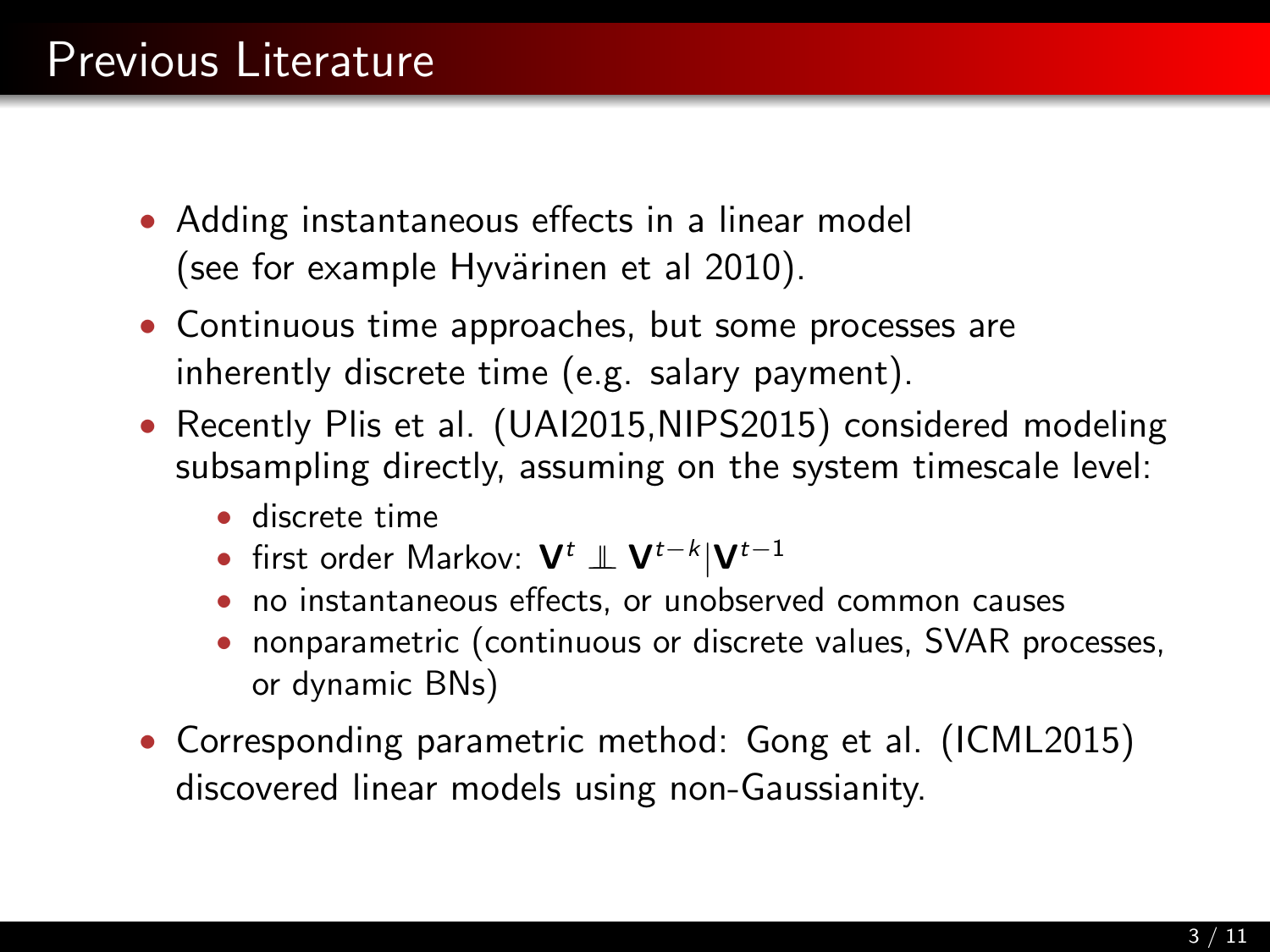#### Rolled Representation



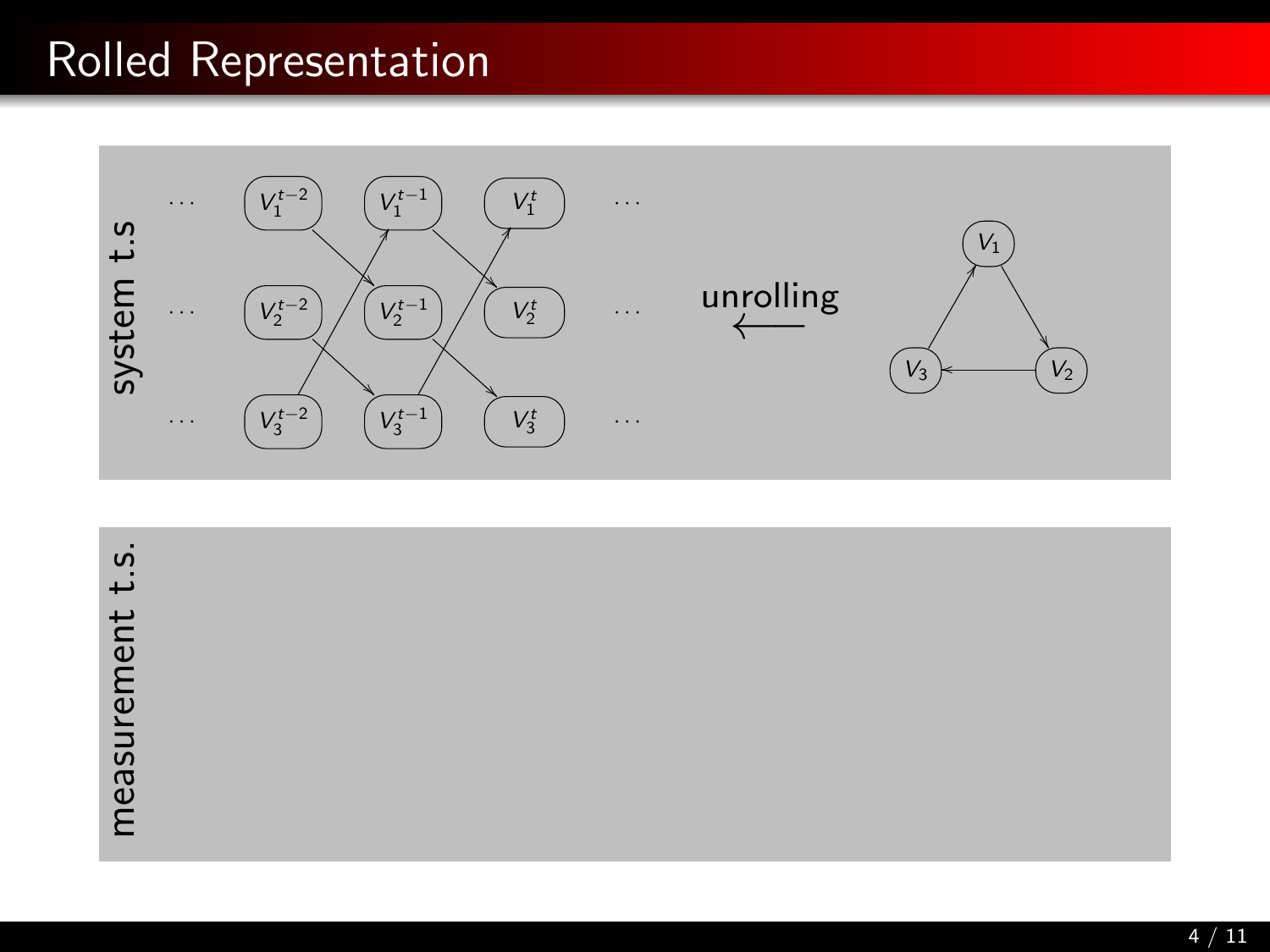# Rolled Representation

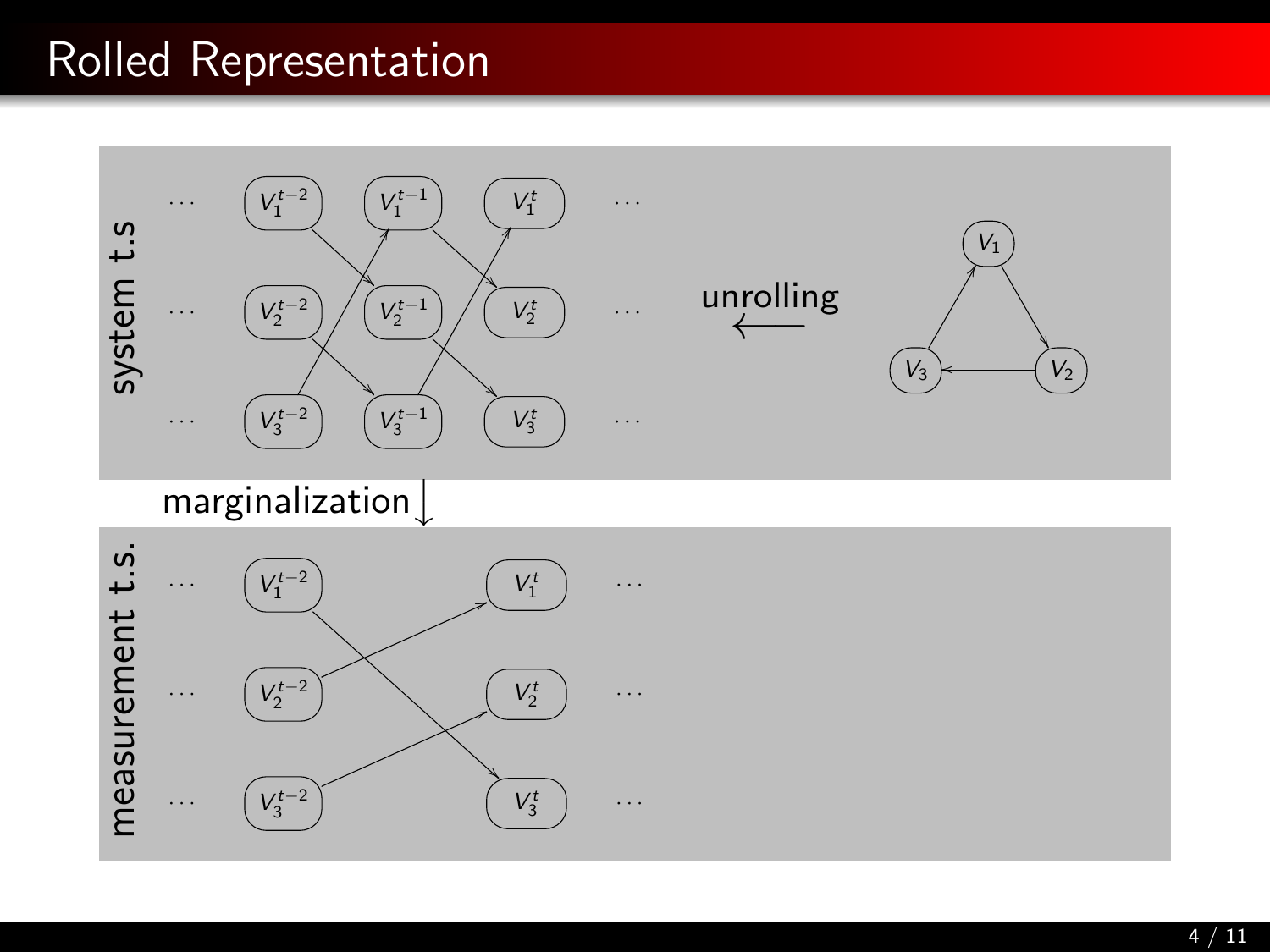#### Rolled Representation

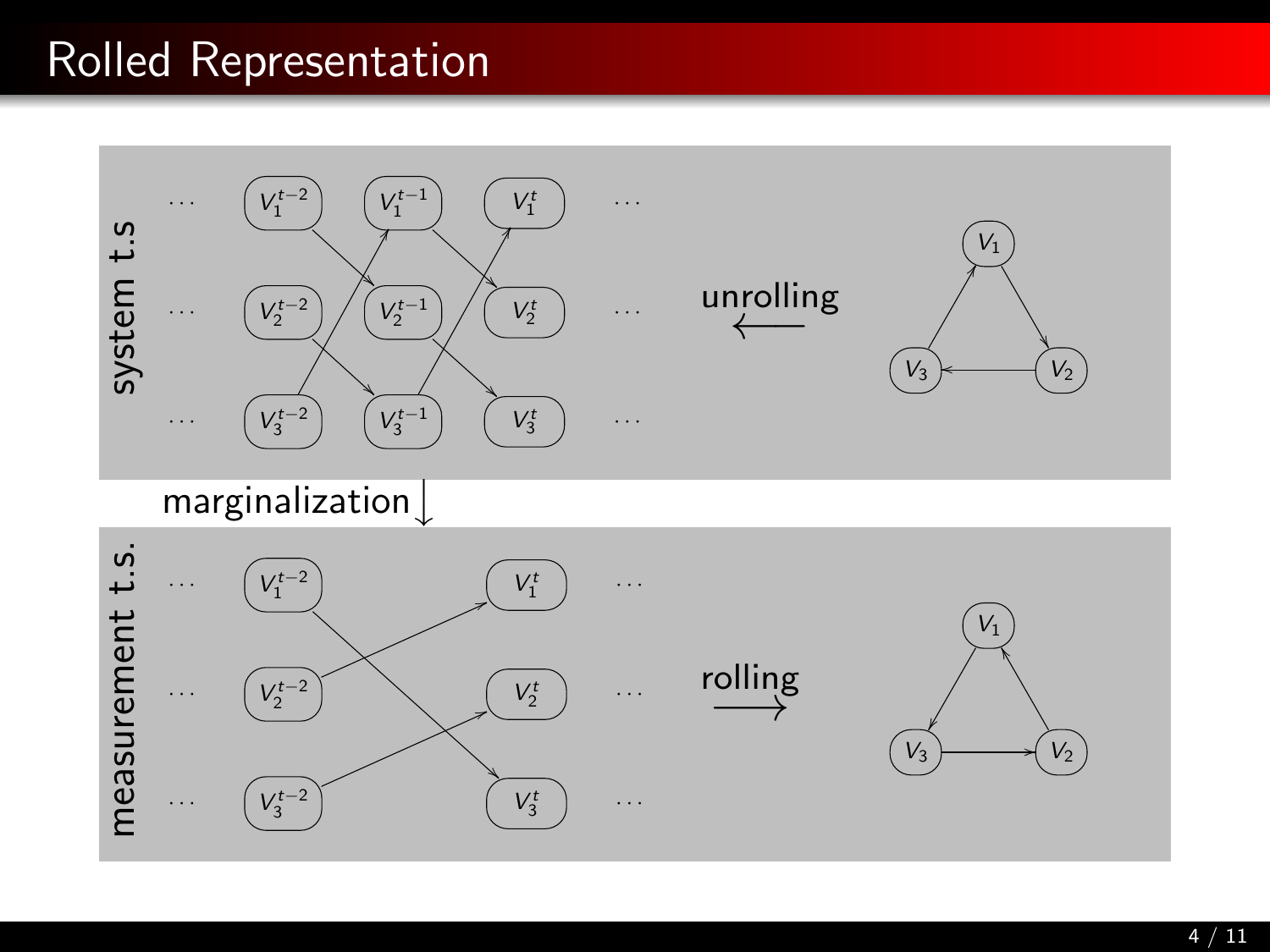## Induced confounding

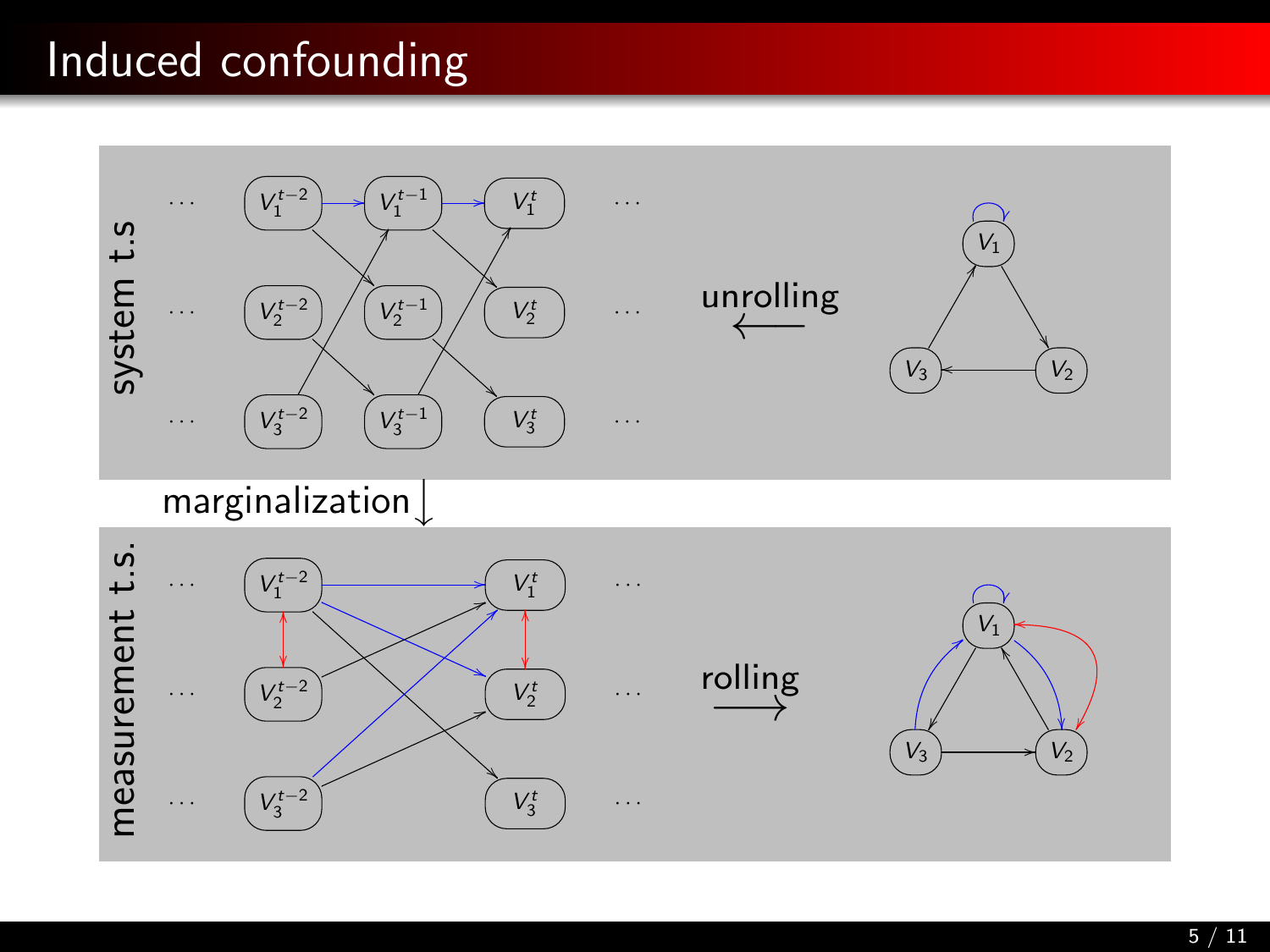## Induced confounding

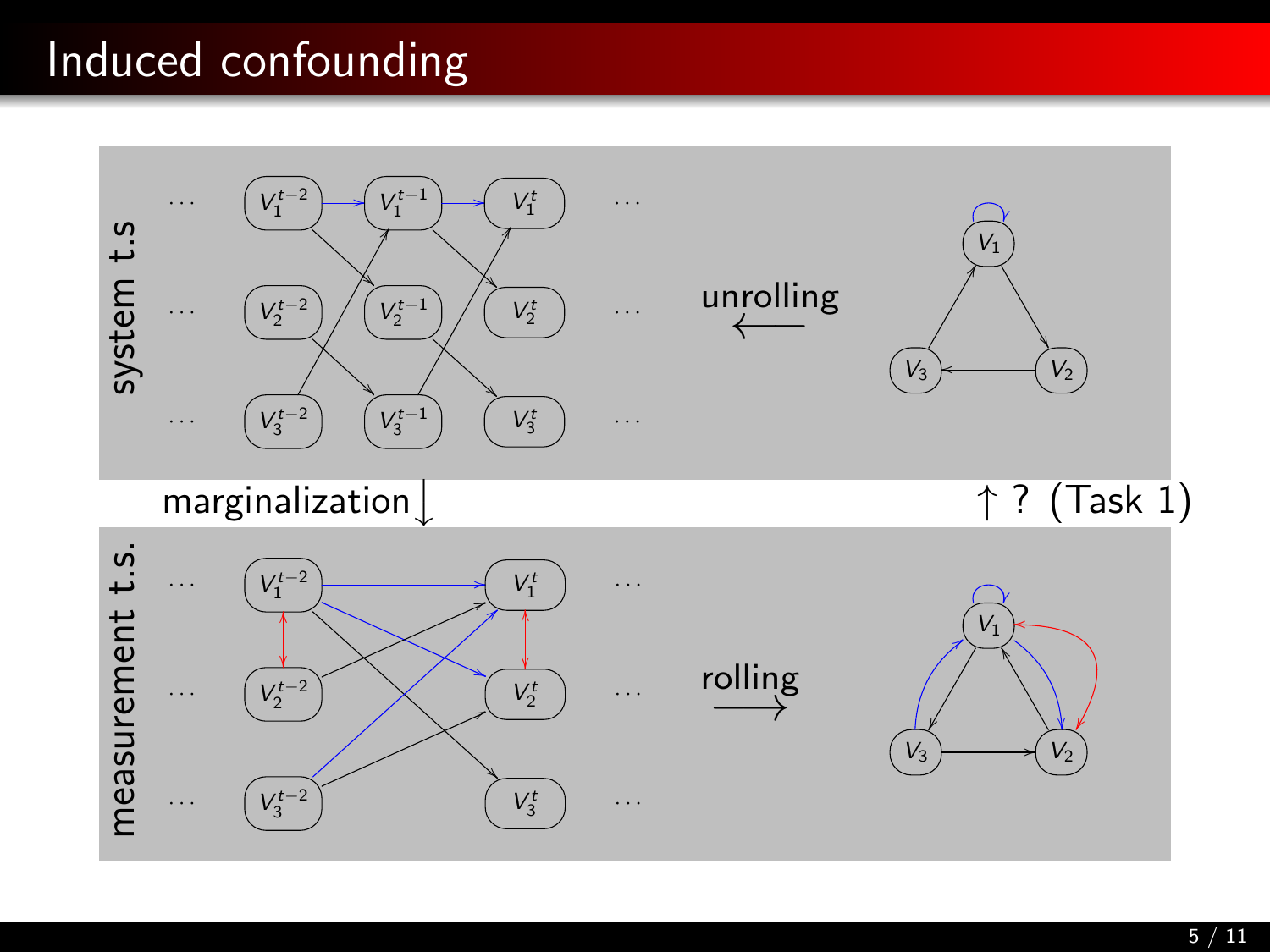#### <span id="page-15-0"></span>Task 1: [Finding System Timescale Structures](#page-15-0)

Result 1: Deciding whether there is a system t.s. structure compatible with the directed edges of a measurement t.s. structure is **NP-complete** for any fixed  $u > 2$ .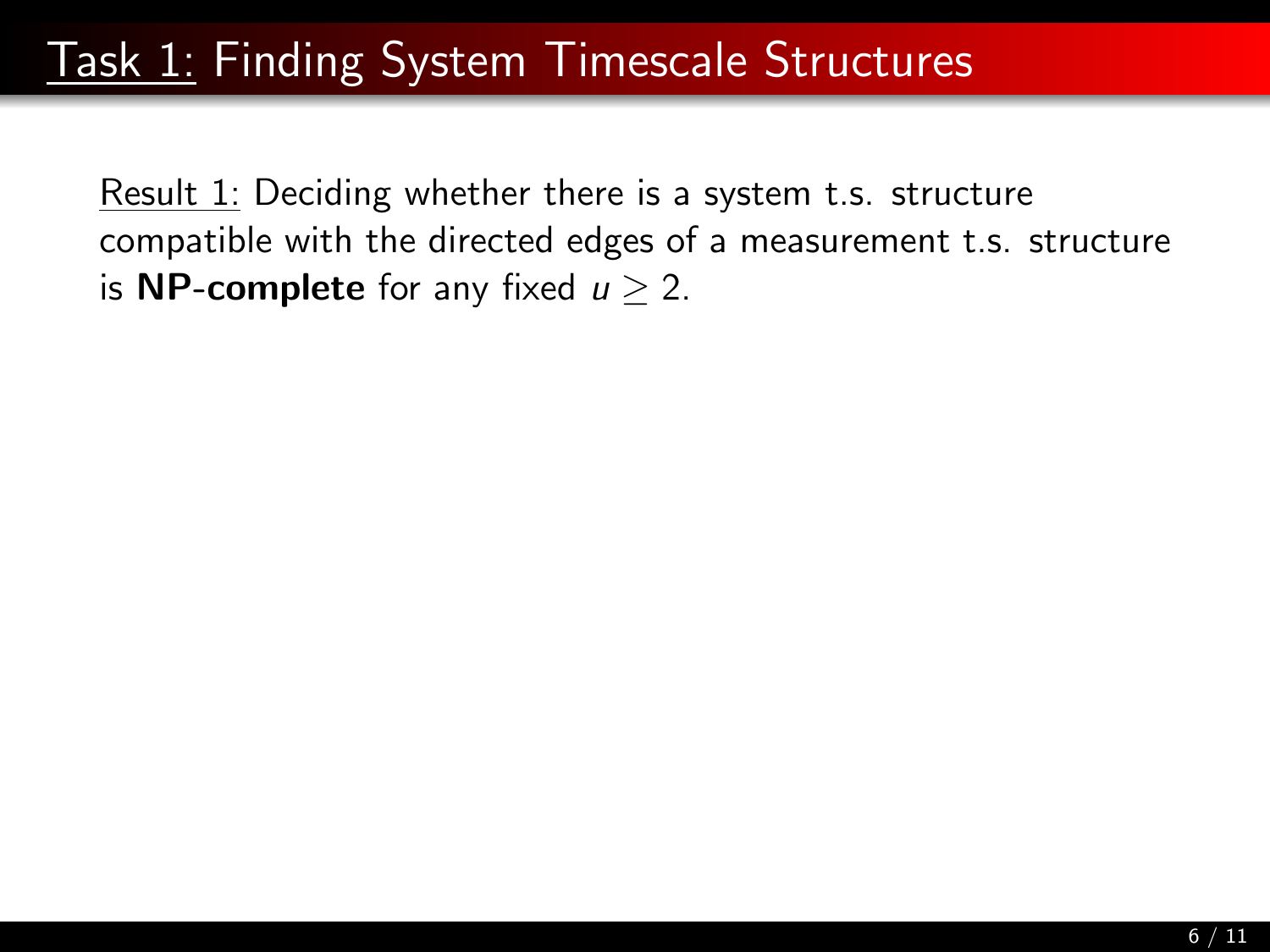Result 1: Deciding whether there is a system t.s. structure compatible with the directed edges of a measurement t.s. structure is **NP-complete** for any fixed  $u > 2$ .

Result 2: A constraint satisfaction solution by ASP:

- We encoded the problem (the marginalization operation) using the expressive declarative modeling language
- Solver Clingo (Gebser et al. 2011) uses state-of-the-art SAT-solving techniques to give an exact and complete solution
- ASP is relatively easy and quick to use, the encoding is easily extendable
- Subsampling rate u: fixed or free.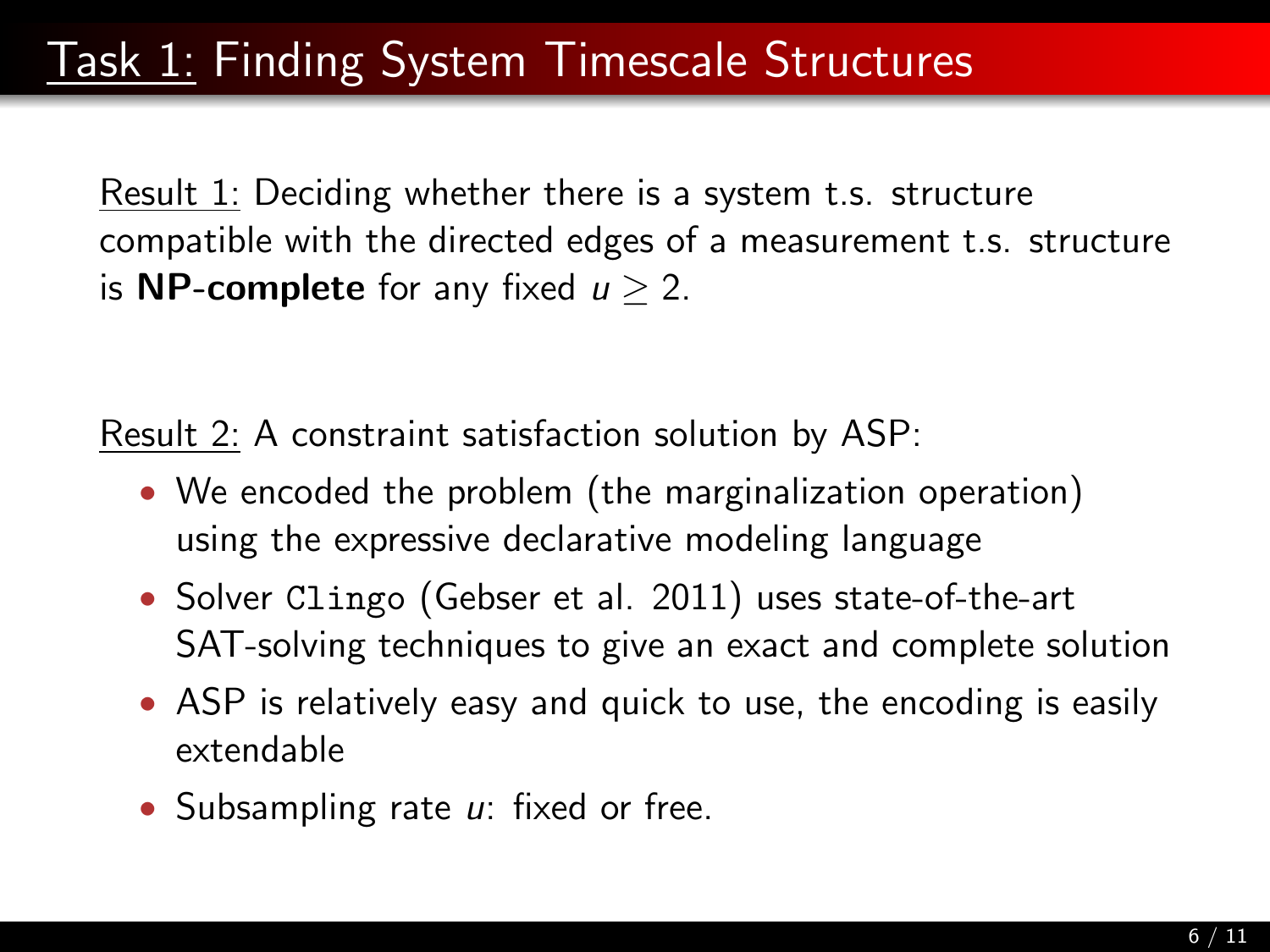# Scalability of Enumerating 1000 Solutions

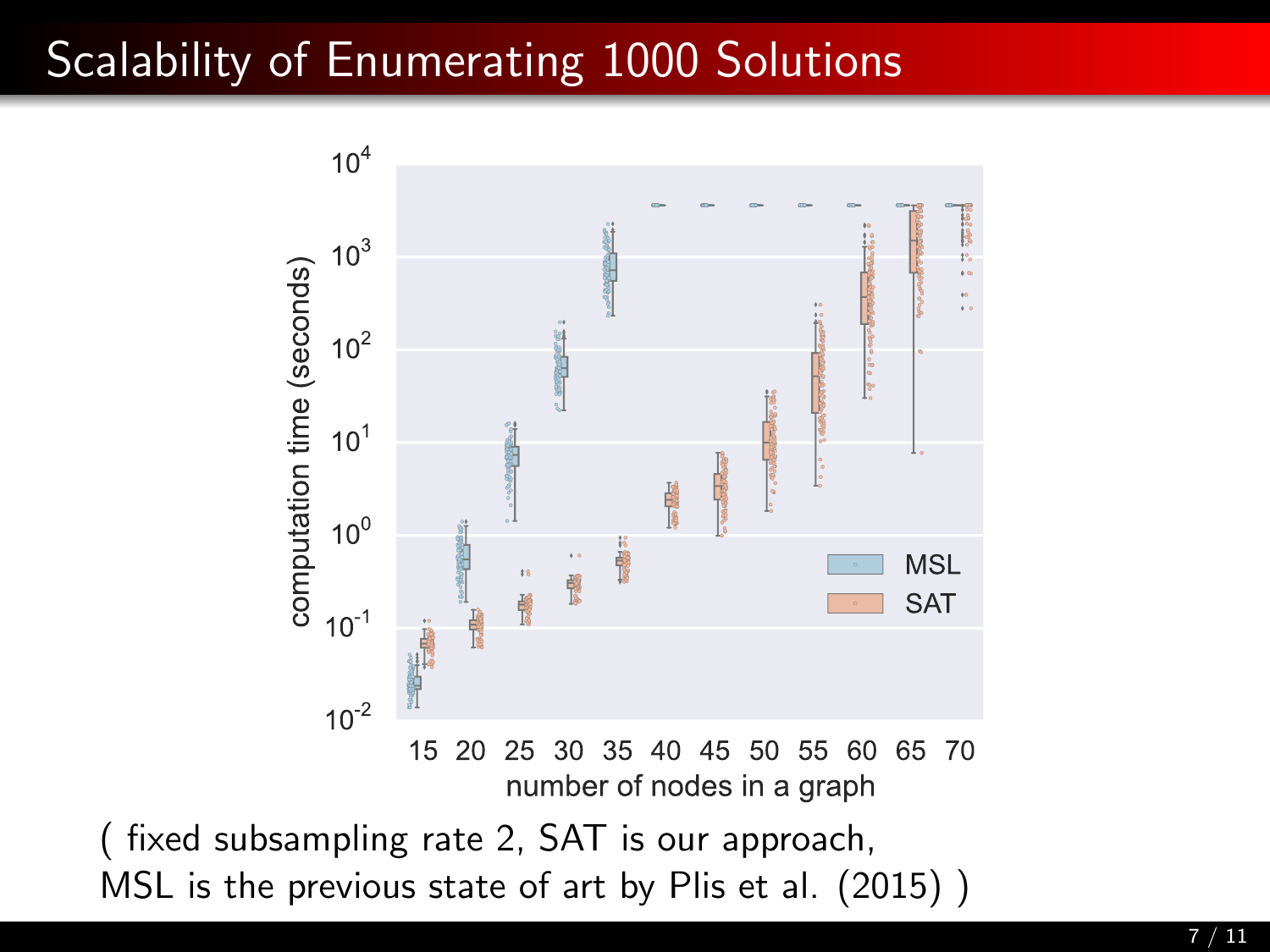

data measurement t.s. system t.s.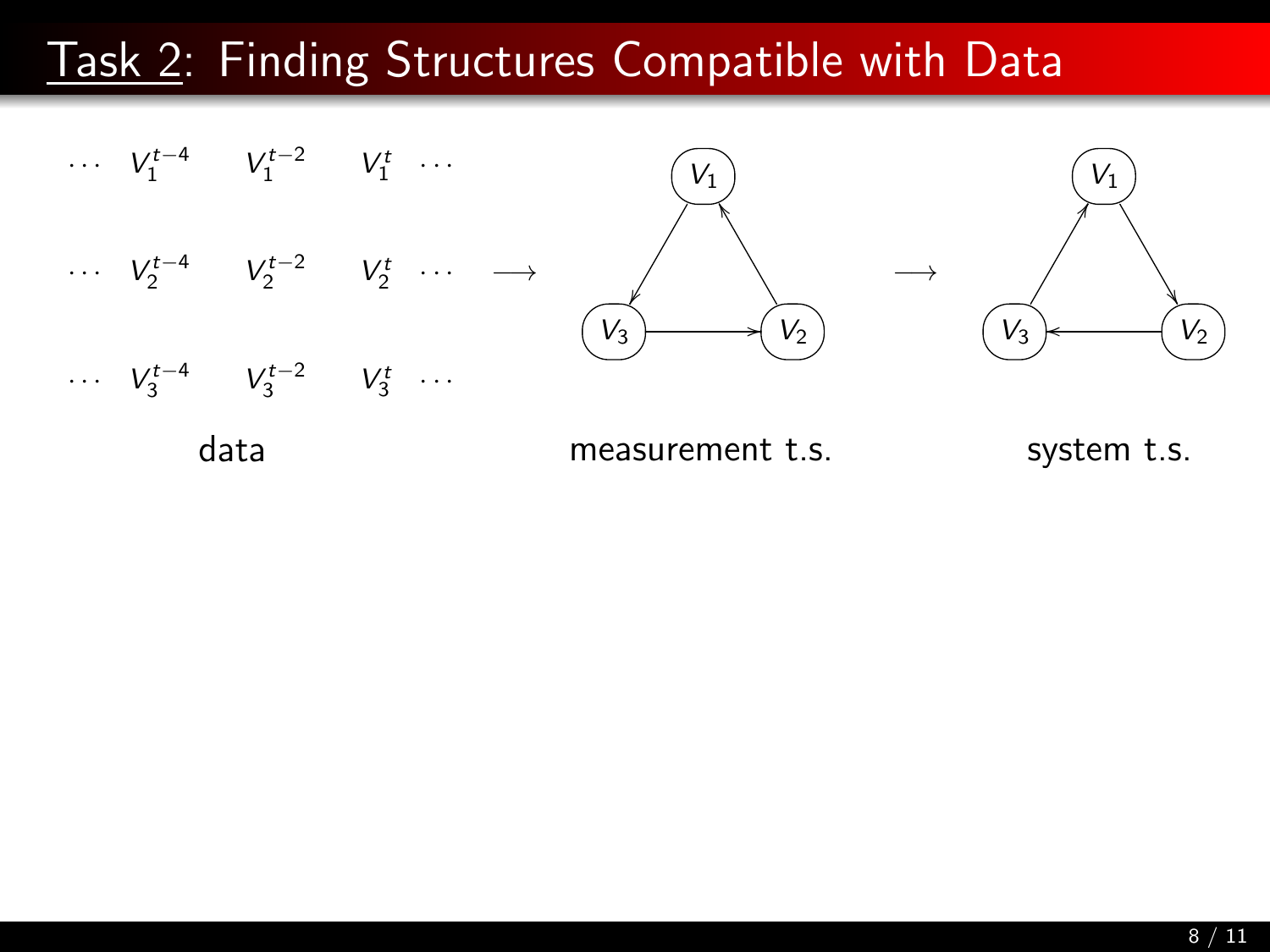

data measurement t.s. system t.s.

• Measurement t.s. structure can be consistently estimated from data: e.g.  $V_1 \rightarrow V_3 \quad \Leftrightarrow \quad V_1^{t-2} \not\perp V_3^t \mid V_2^{t-2}, V_3^{t-2}$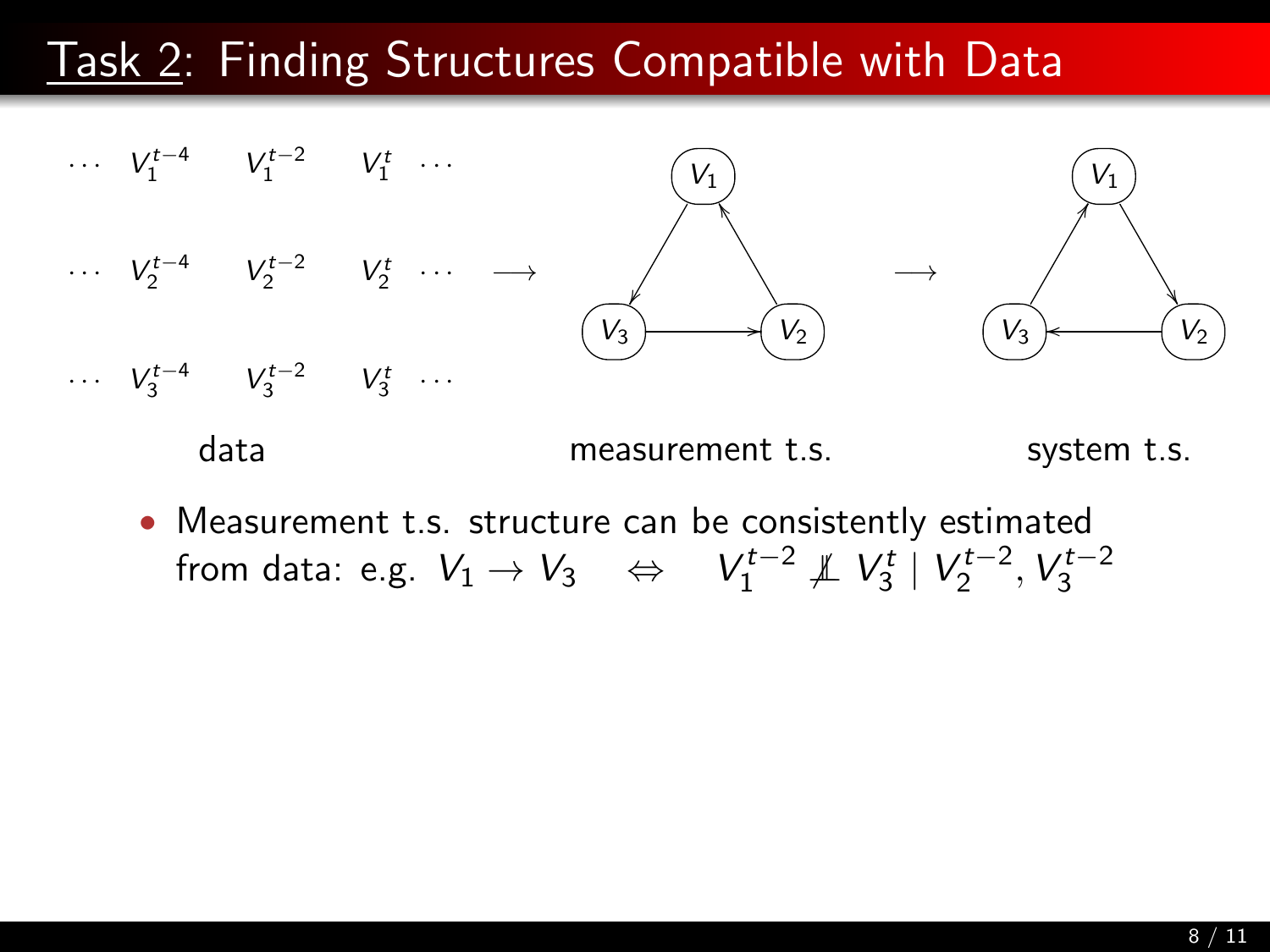

- data measurement t.s. system t.s.
- Measurement t.s. structure can be consistently estimated from data: e.g.  $V_1 \rightarrow V_3 \quad \Leftrightarrow \quad V_1^{t-2} \not\perp V_3^t \mid V_2^{t-2}, V_3^{t-2}$
- Due to finite samplesize, the constraint satisfaction approach will often return UNSATISFIABLE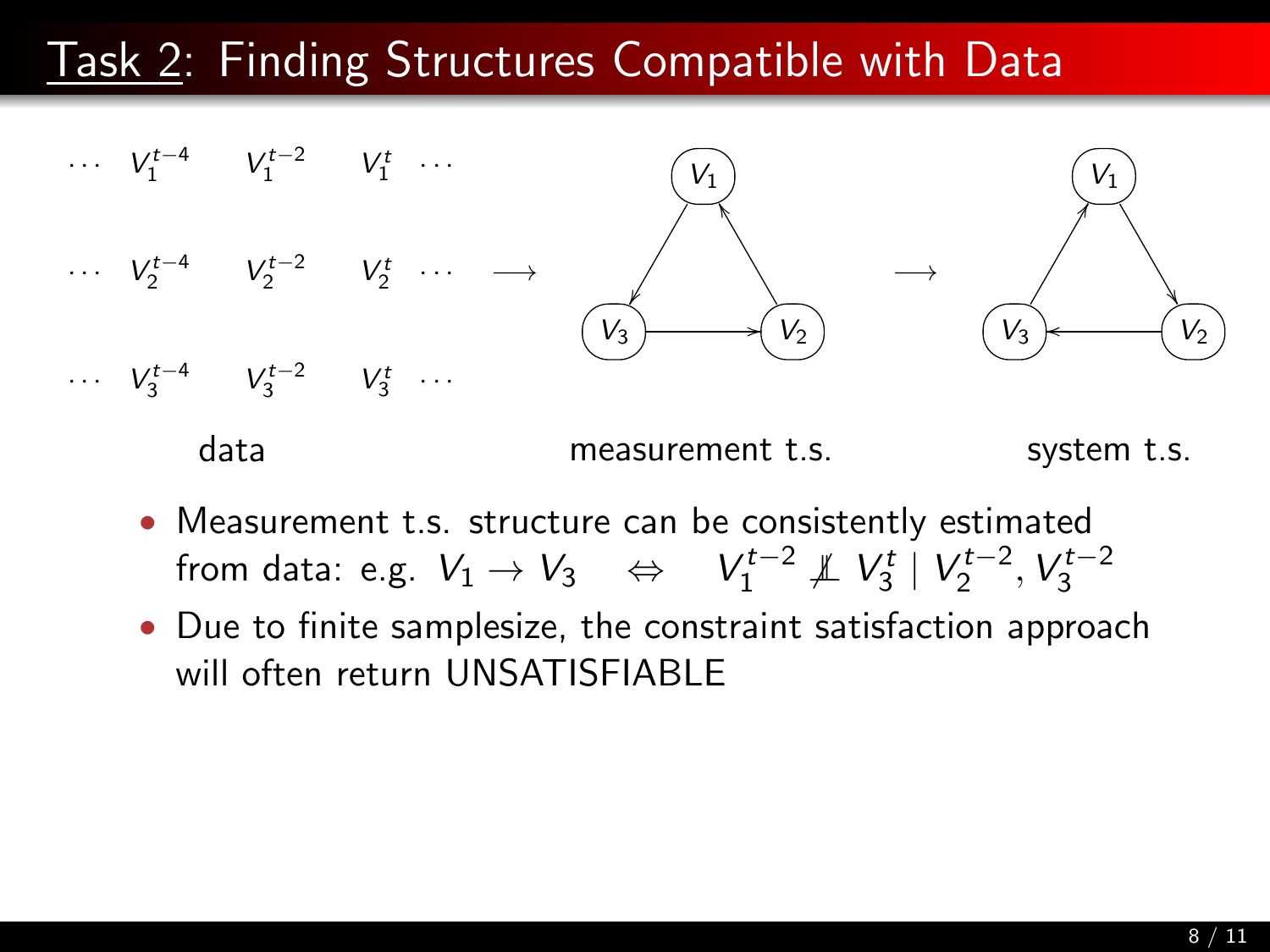

- Measurement t.s. structure can be consistently estimated from data: e.g.  $V_1 \rightarrow V_3 \quad \Leftrightarrow \quad V_1^{t-2} \not\perp V_3^t \mid V_2^{t-2}, V_3^{t-2}$
- Due to finite samplesize, the constraint satisfaction approach will often return UNSATISFIABLE
- Find the system t.s. structure such that the corresponding measurement t.s. structure is optimally close to the estimated (Task 2).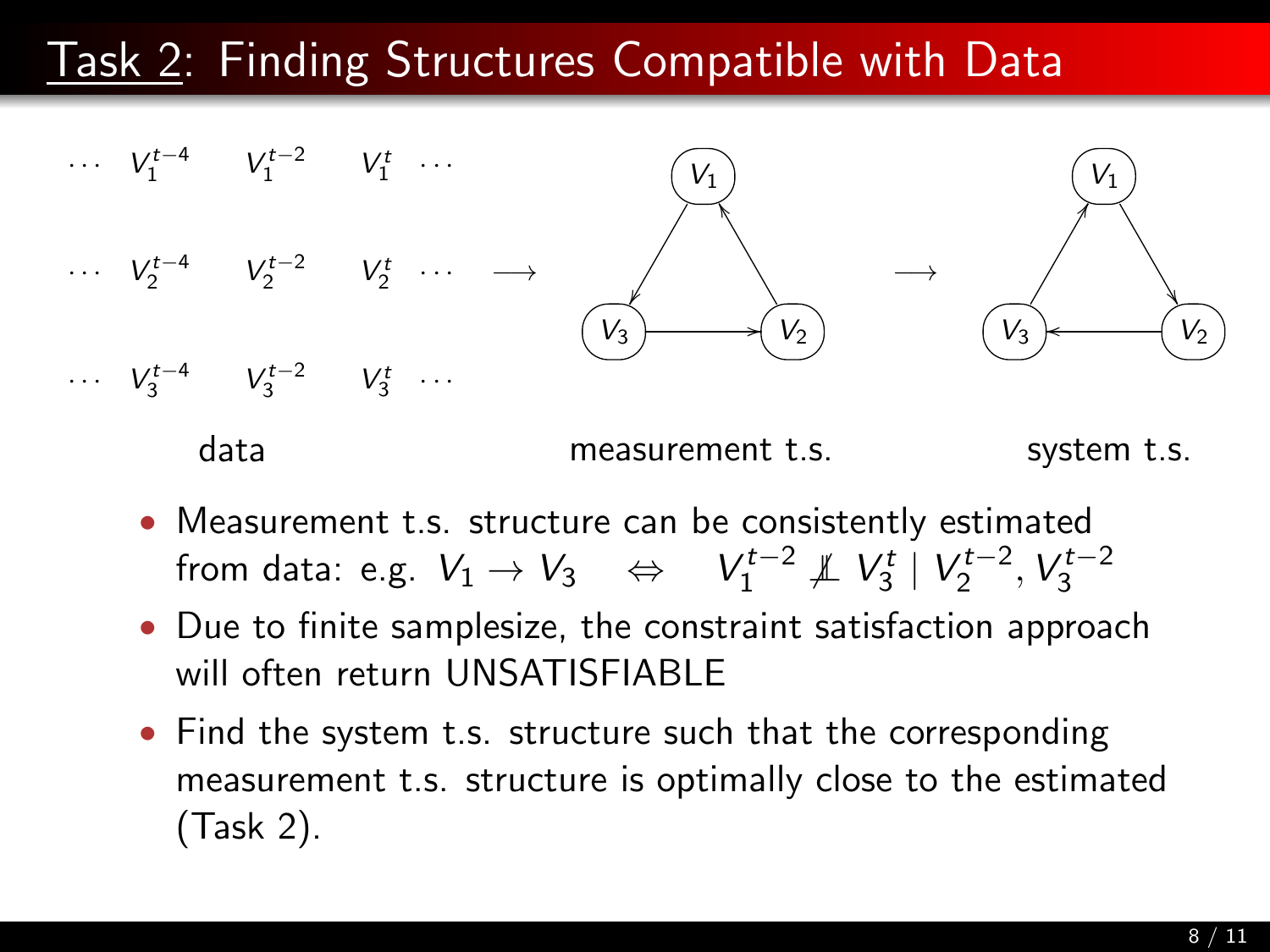- Penalize inconsistencies between absences and precences of edges in the measurement t.s.:
	- Either uniform weights, or
	- log Bayesian probabilities of the corresponding (in)dependence, obtained through Bayesian model selection (see Hyttinen et al. 2014)
	- Objective function is the sum of the penalities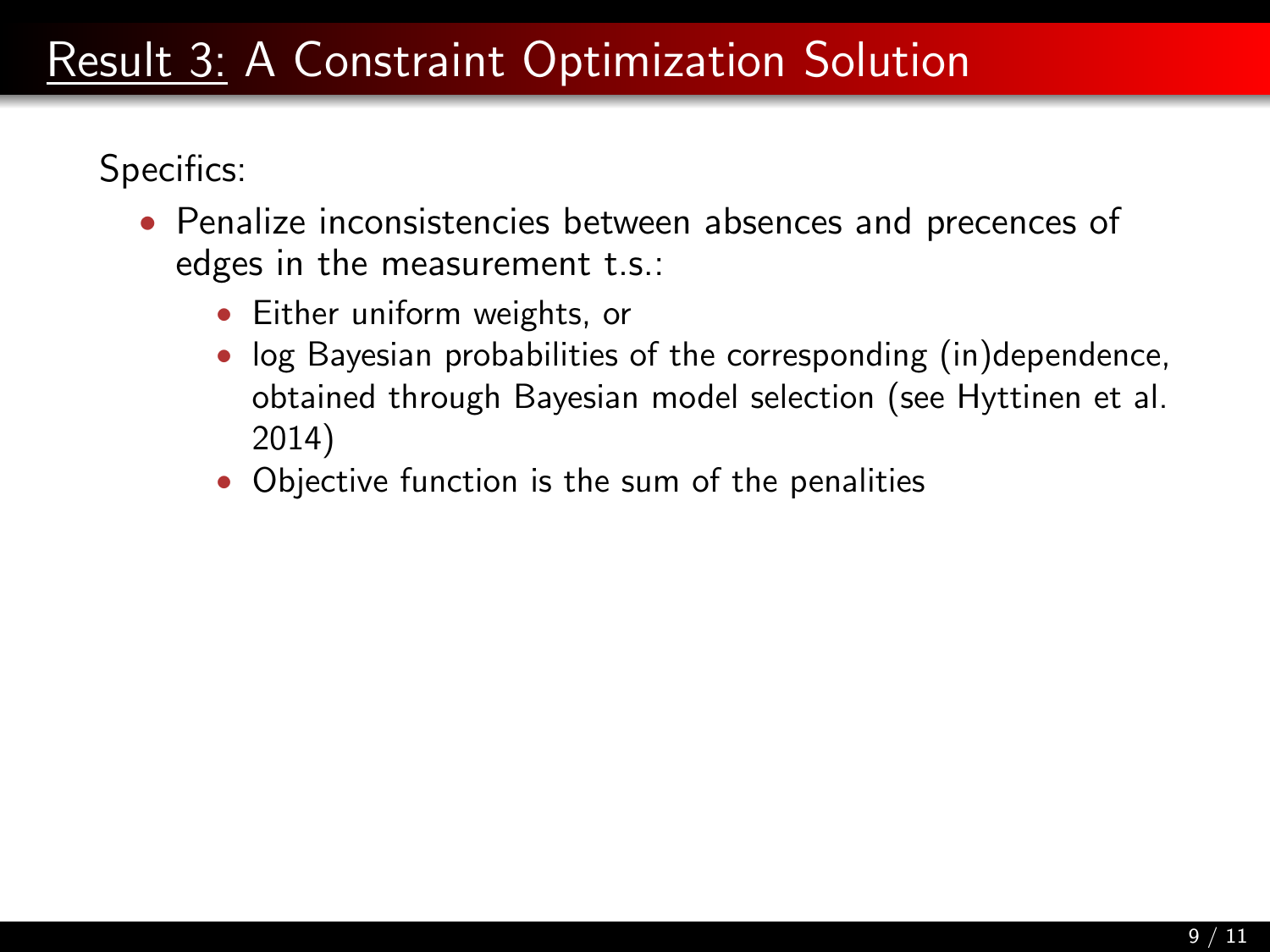- Penalize inconsistencies between absences and precences of edges in the measurement t.s.:
	- Either uniform weights, or
	- log Bayesian probabilities of the corresponding (in)dependence, obtained through Bayesian model selection (see Hyttinen et al. 2014)
	- Objective function is the sum of the penalities
- Clingo uses Branch-and-Bound search to find the exact weighted Maximum Satisfiability solution.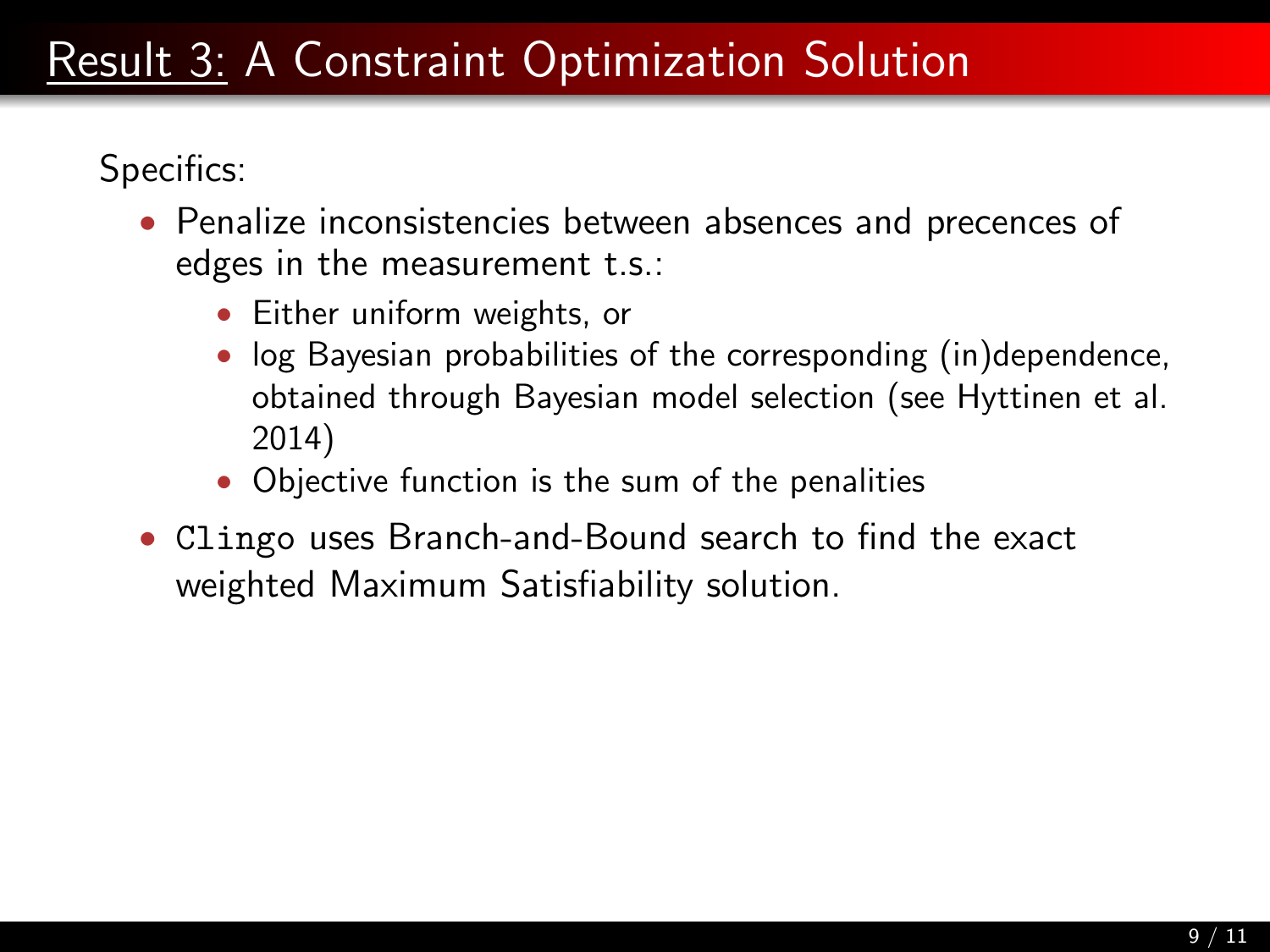- Penalize inconsistencies between absences and precences of edges in the measurement t.s.:
	- Either uniform weights, or
	- log Bayesian probabilities of the corresponding (in)dependence, obtained through Bayesian model selection (see Hyttinen et al. 2014)
	- Objective function is the sum of the penalities
- Clingo uses Branch-and-Bound search to find the exact weighted Maximum Satisfiability solution.
- We scale to 11-12 within 10 minutes, depending on the sample size and other specifics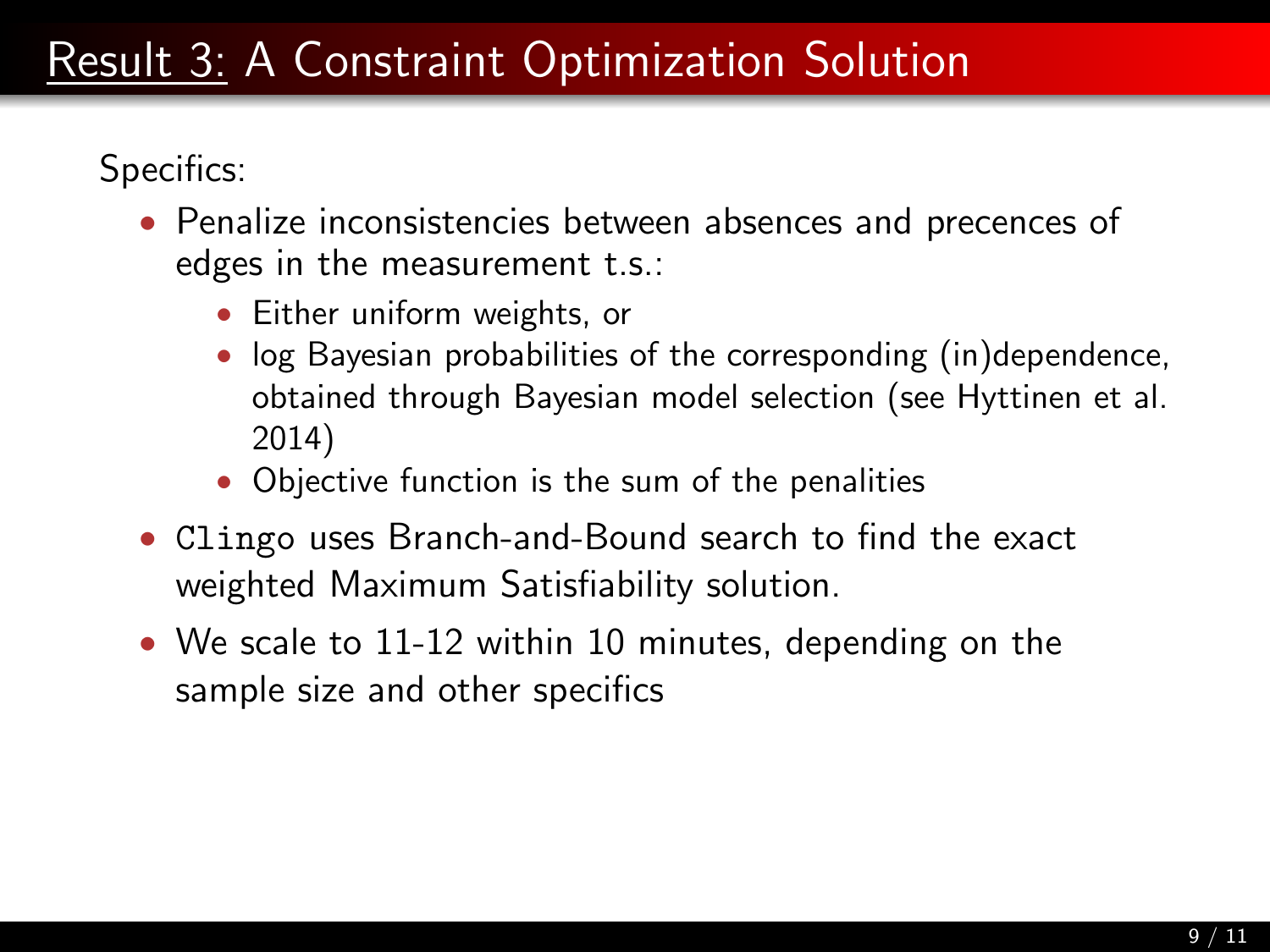- Penalize inconsistencies between absences and precences of edges in the measurement t.s.:
	- Either uniform weights, or
	- log Bayesian probabilities of the corresponding (in)dependence, obtained through Bayesian model selection (see Hyttinen et al. 2014)
	- Objective function is the sum of the penalities
- Clingo uses Branch-and-Bound search to find the exact weighted Maximum Satisfiability solution.
- We scale to 11-12 within 10 minutes, depending on the sample size and other specifics
- Previous work by Plis et al. 2015: searching neighbors of the estimated measurement t.s. structure — resembles the uniform weighting scheme.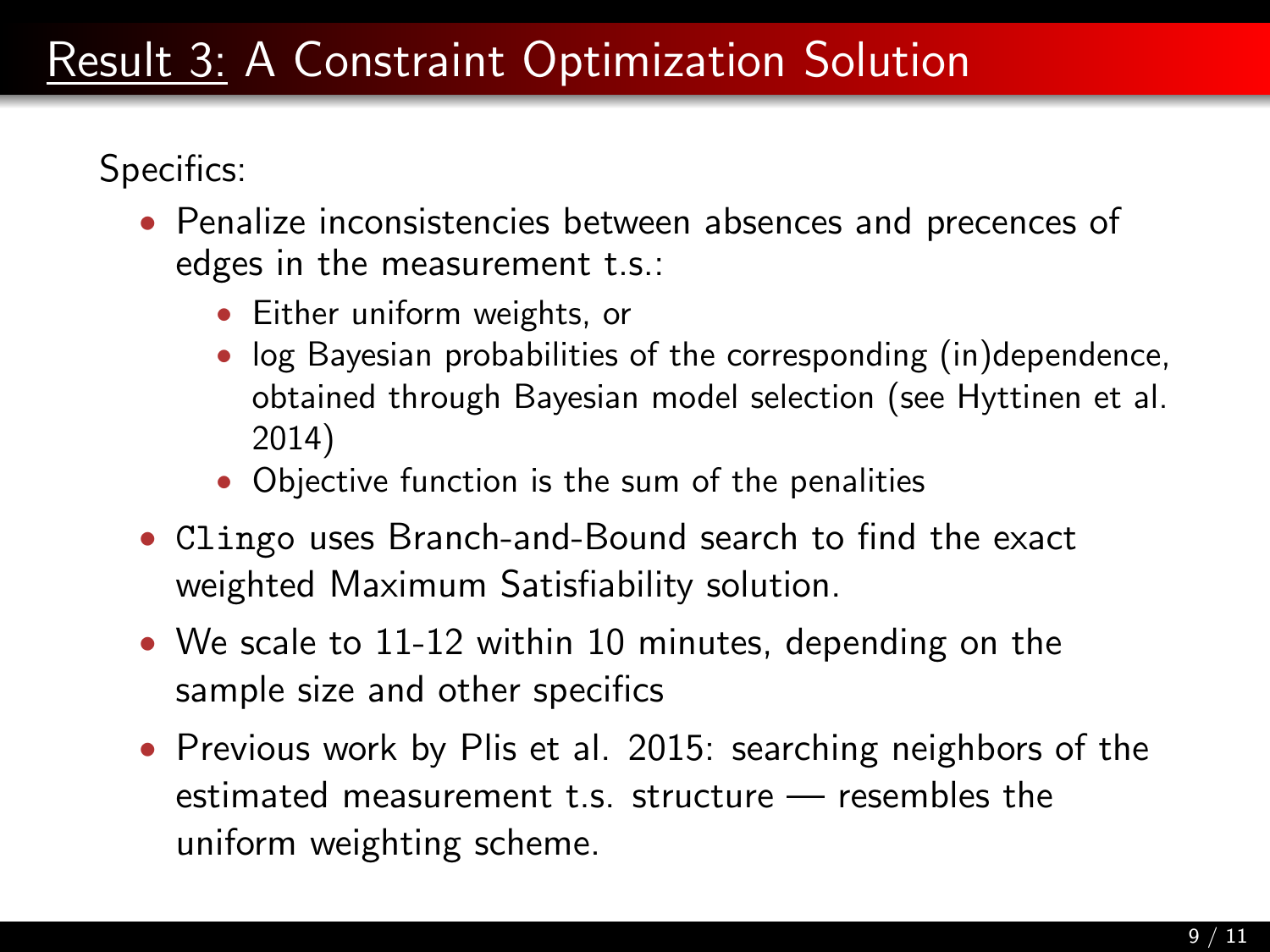# Accuracy of the Estimated System Timescale Edges



(fixed subsampling rate 2, average result of the eq. class, 6 nodes, av. degree 3, 200 samples, 100 data sets, linear models )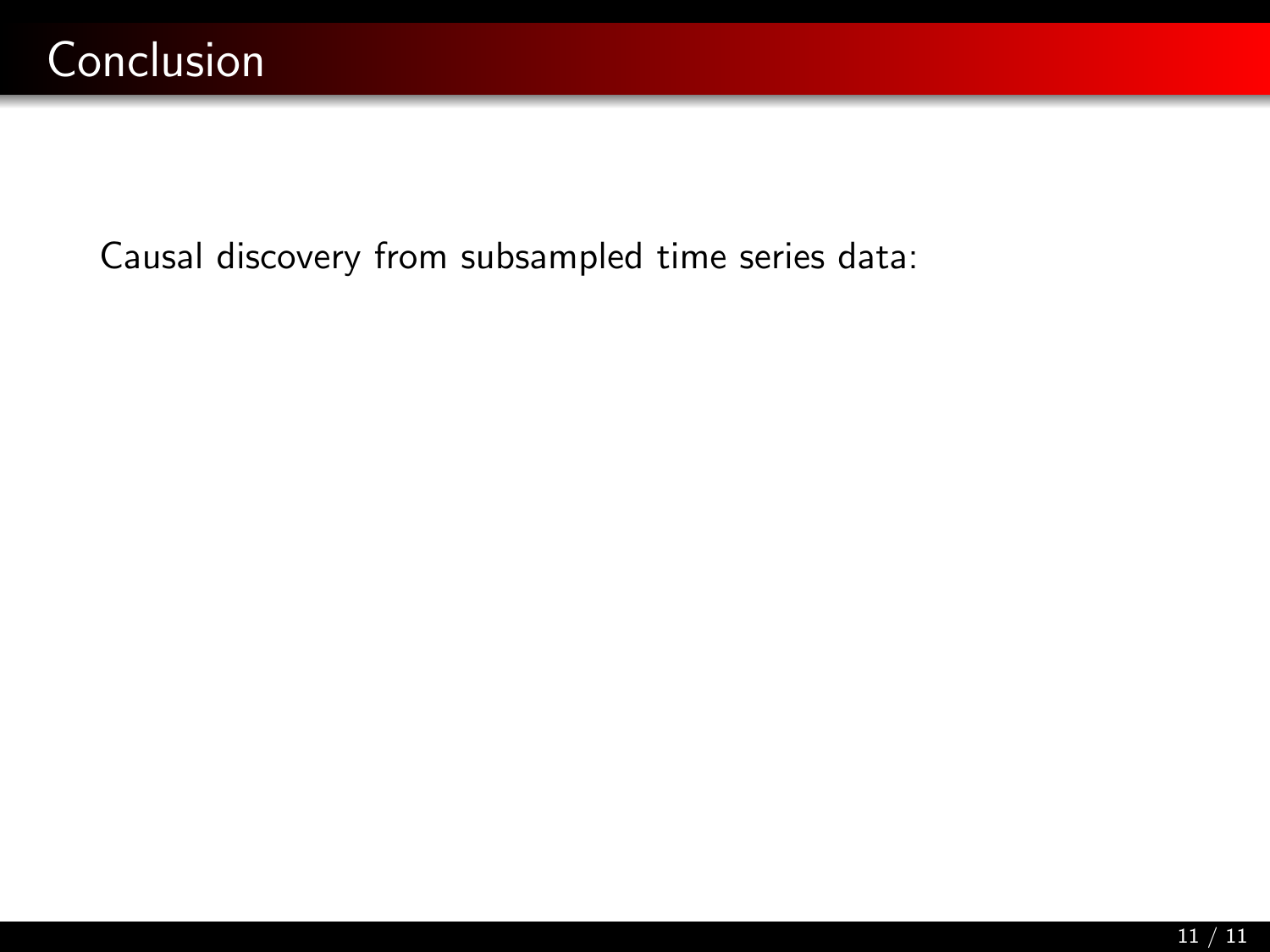• A non-parametric constraint satisfaction approach: Much better scalability than previous state-of-the-art.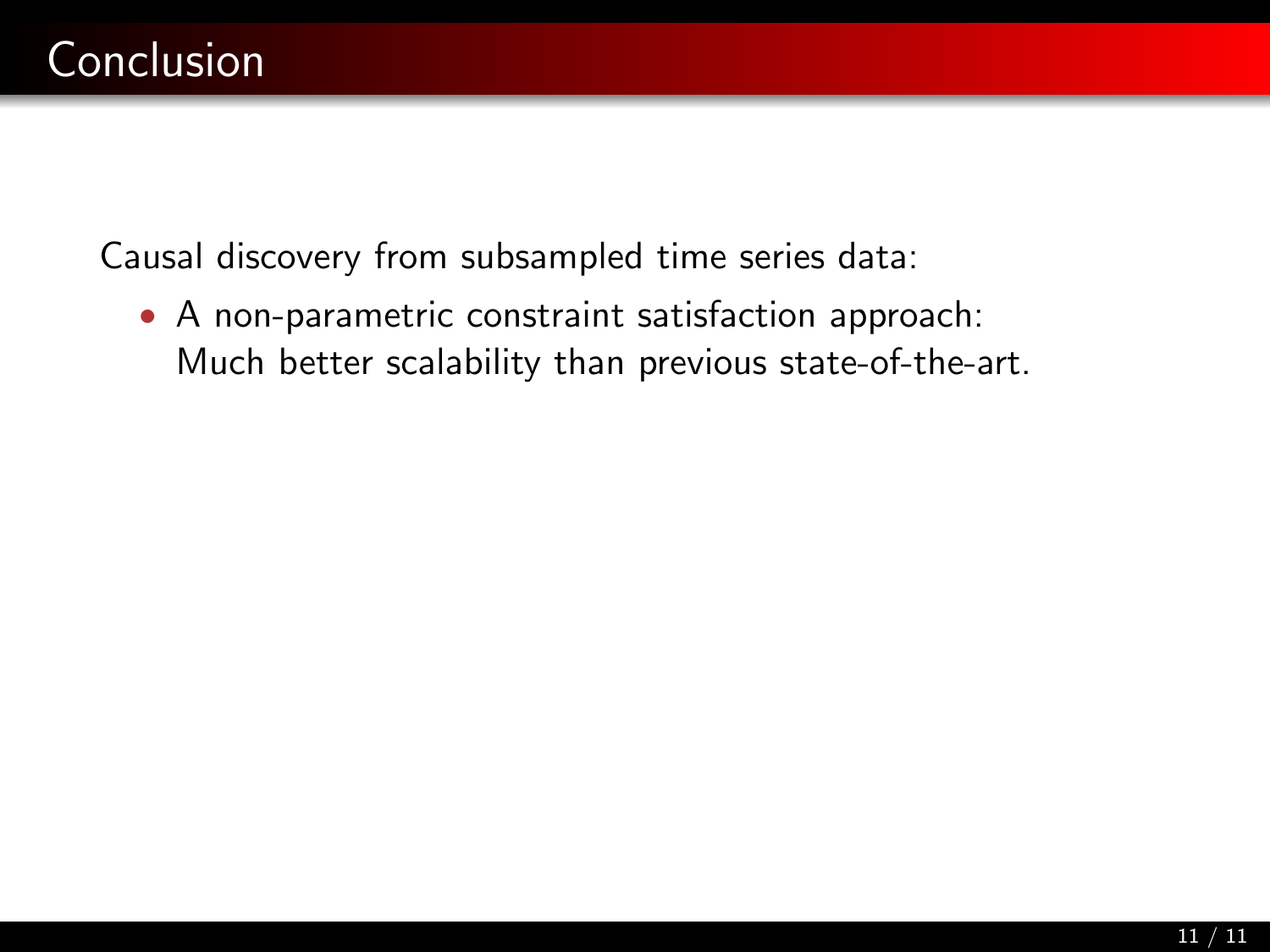- A non-parametric constraint satisfaction approach: Much better scalability than previous state-of-the-art.
- A (first) constraint optimization approach: More accurate than unweighted or unoptimal solutions.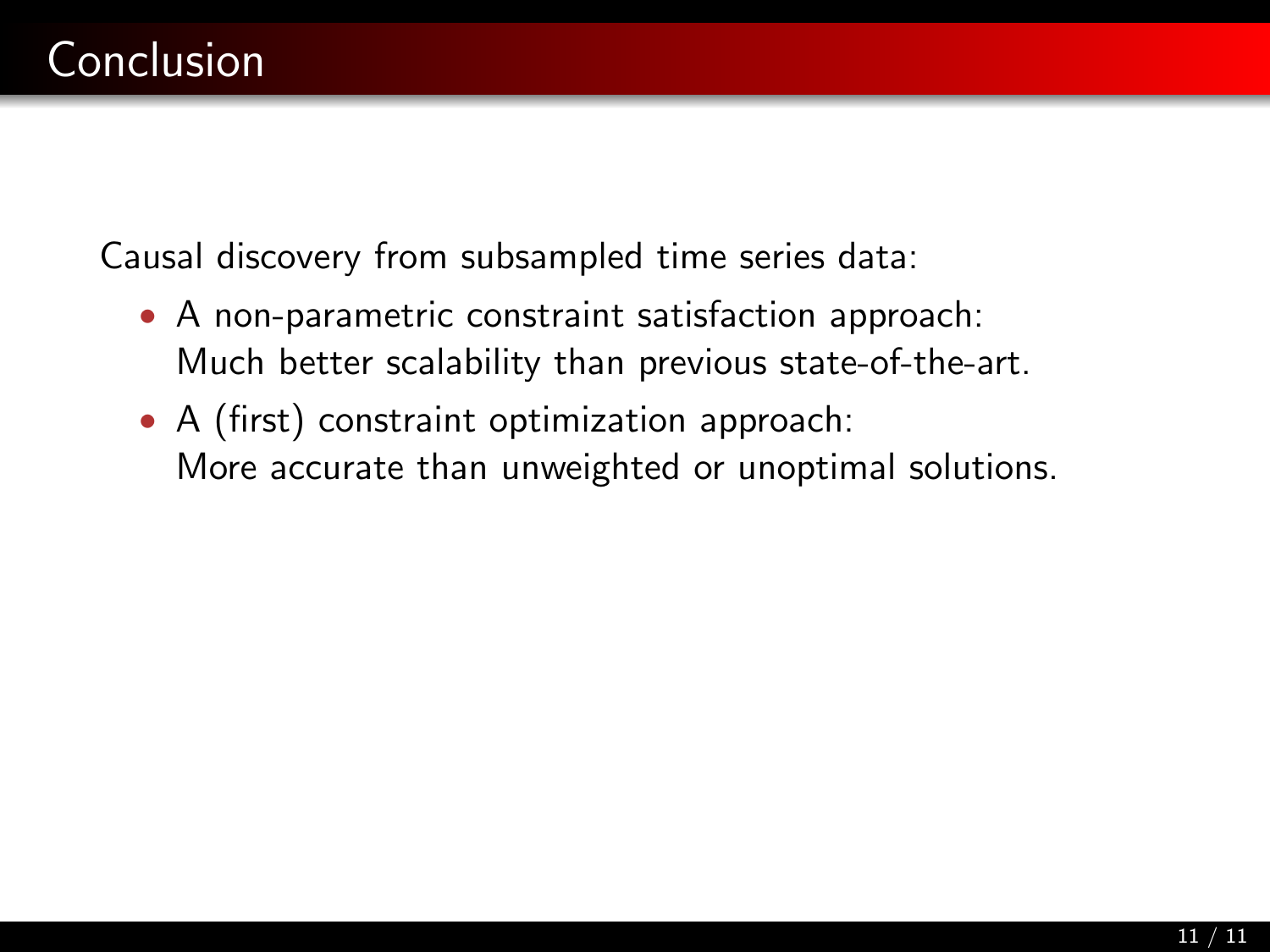- A non-parametric constraint satisfaction approach: Much better scalability than previous state-of-the-art.
- A (first) constraint optimization approach: More accurate than unweighted or unoptimal solutions.
- Future work: generalizing the model space, e.g. allowing for unobserved confounding time series.